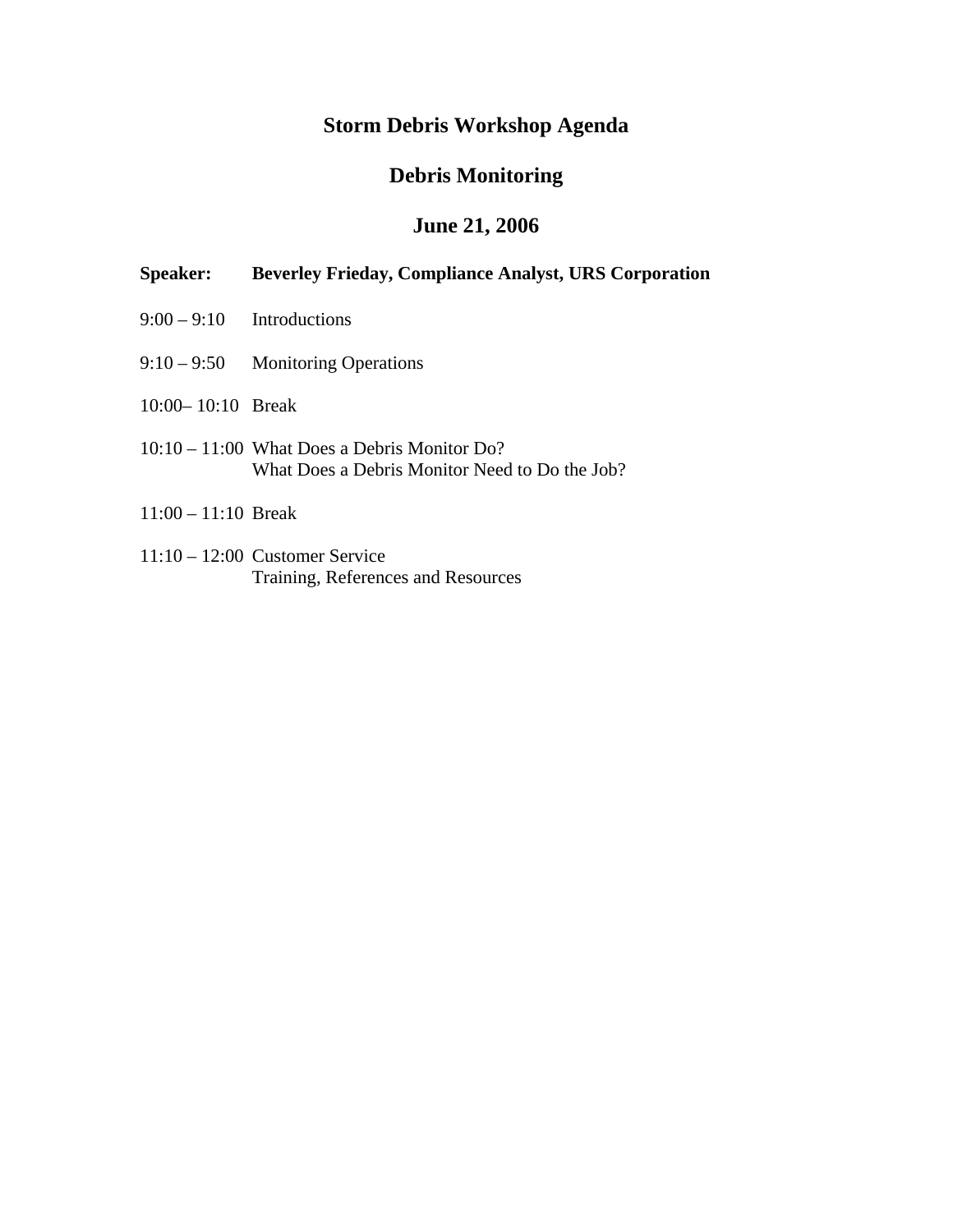

# Planning, Readiness and Recovery

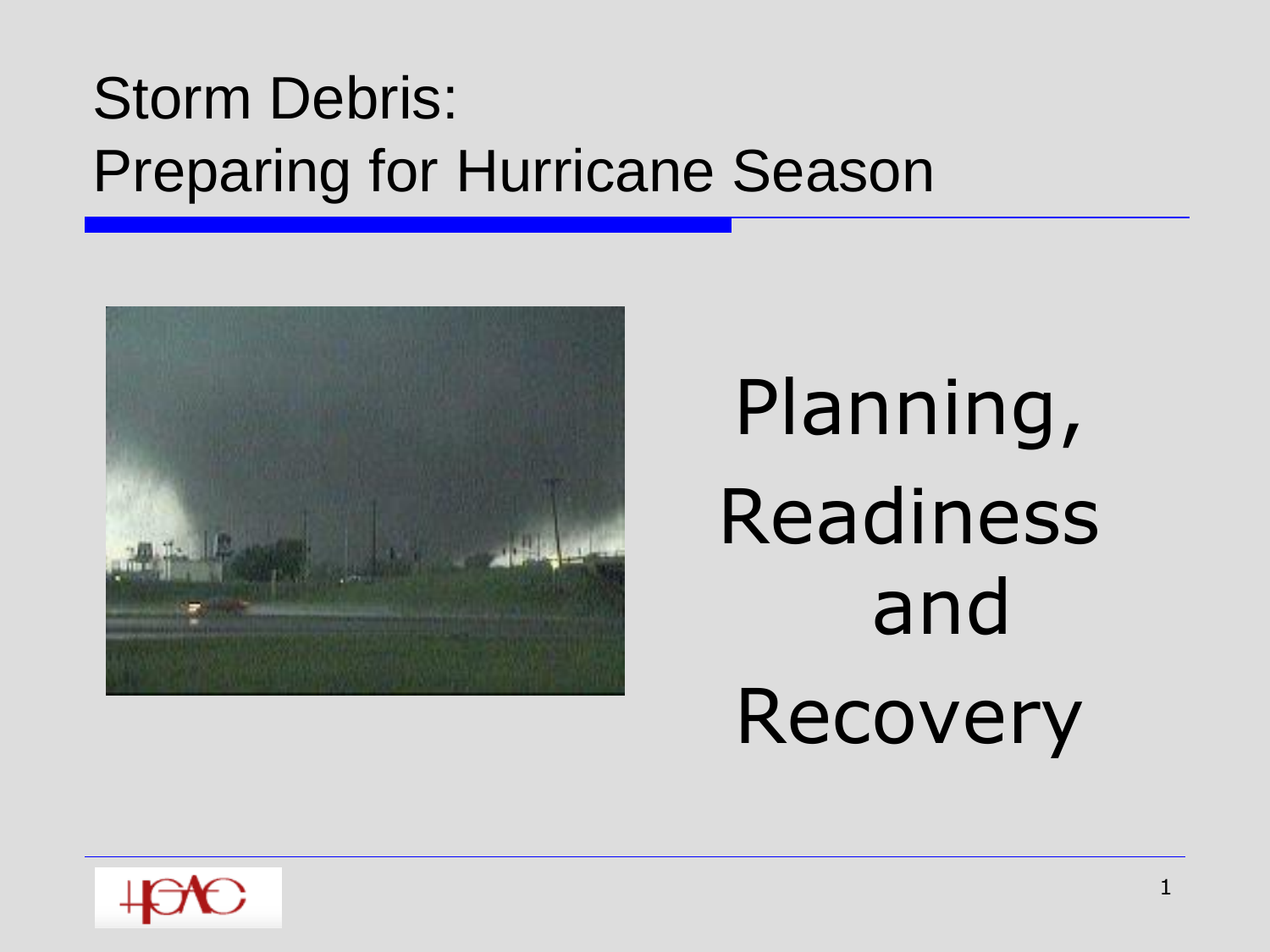- □ Debris Management and Planning
- □ Debris Removal During Hurricane Season
- $\Box$  Emergency Planning How To Prepare
- $\Box$  Notifying the Public
- □ Getting Back to "Normal"

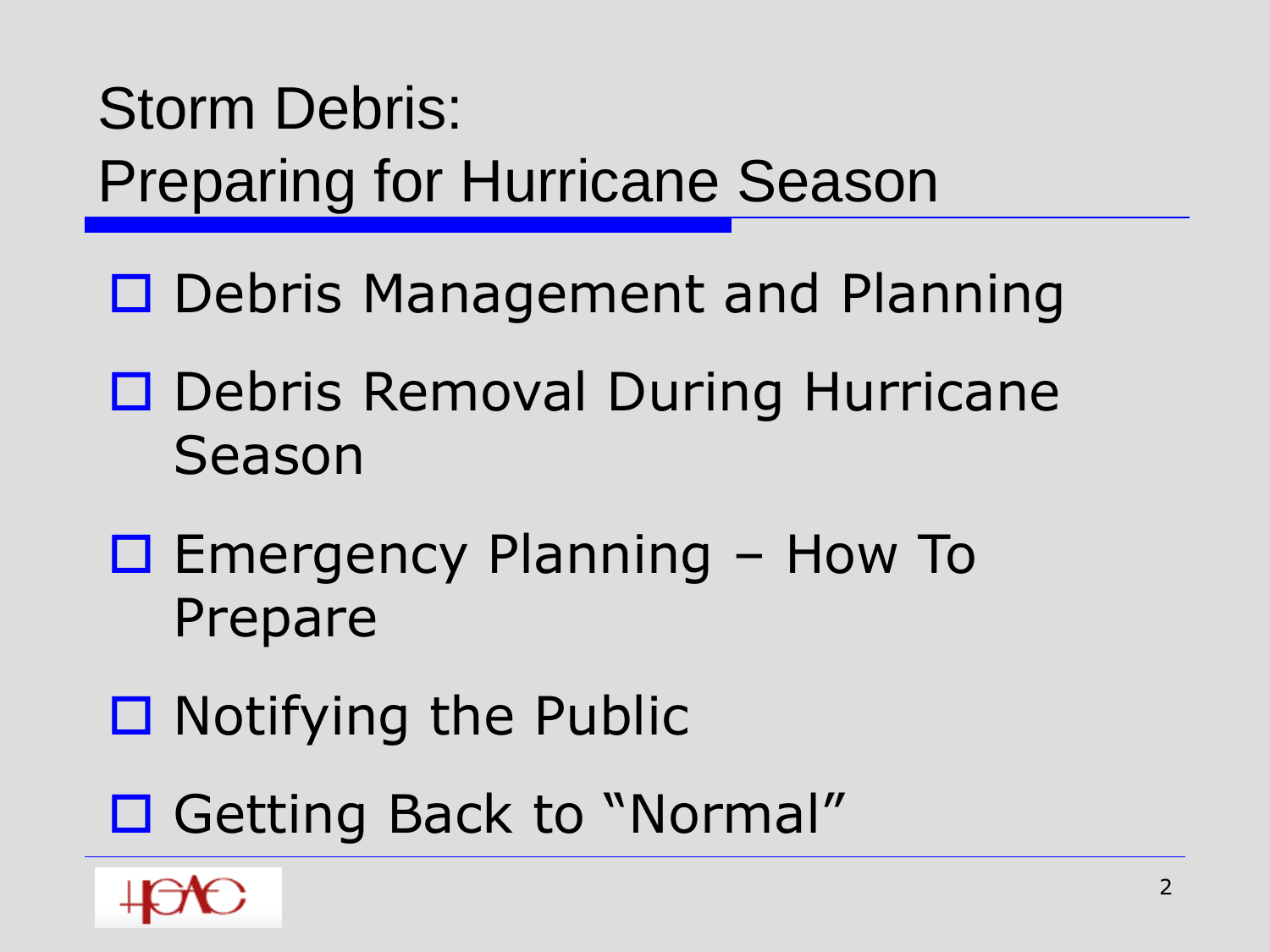#### Storm Debris:

Preparing for Hurricane Season

Planning Ahead

- $\Box$  Having a Plan is the most important aspect of disaster readiness
- □ Your Plan provides clear guidance and direction for everyone responding
- □ Your Plan allows for advance planning and readiness
- □ Your Plan will make YOU ready

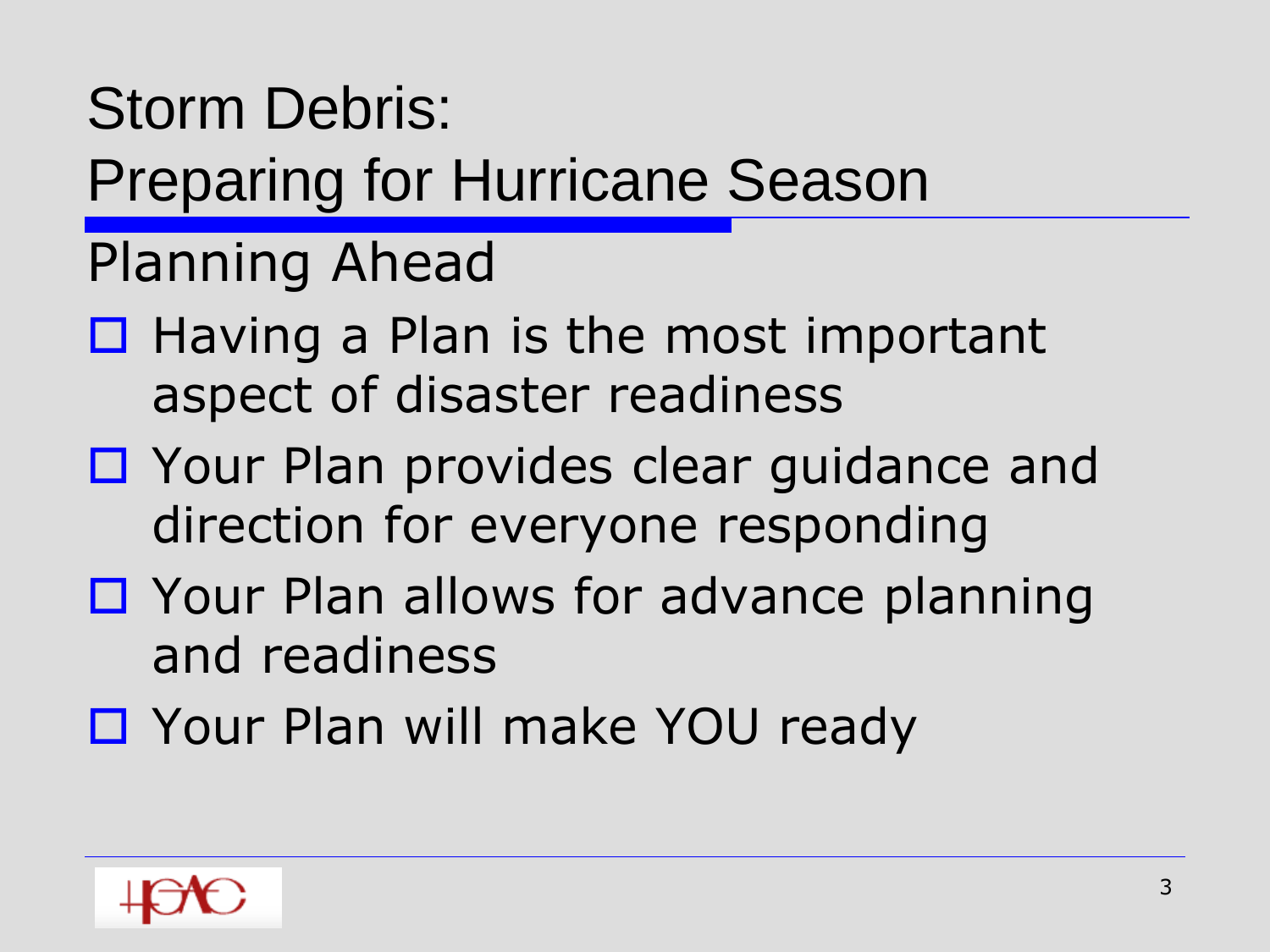Advance Planning

- $\Box$  Know what the laws, regulations and ordinances are
- $\Box$  Know who is in charge and makes decisions
- □ Know what resources you will need and know how to get them

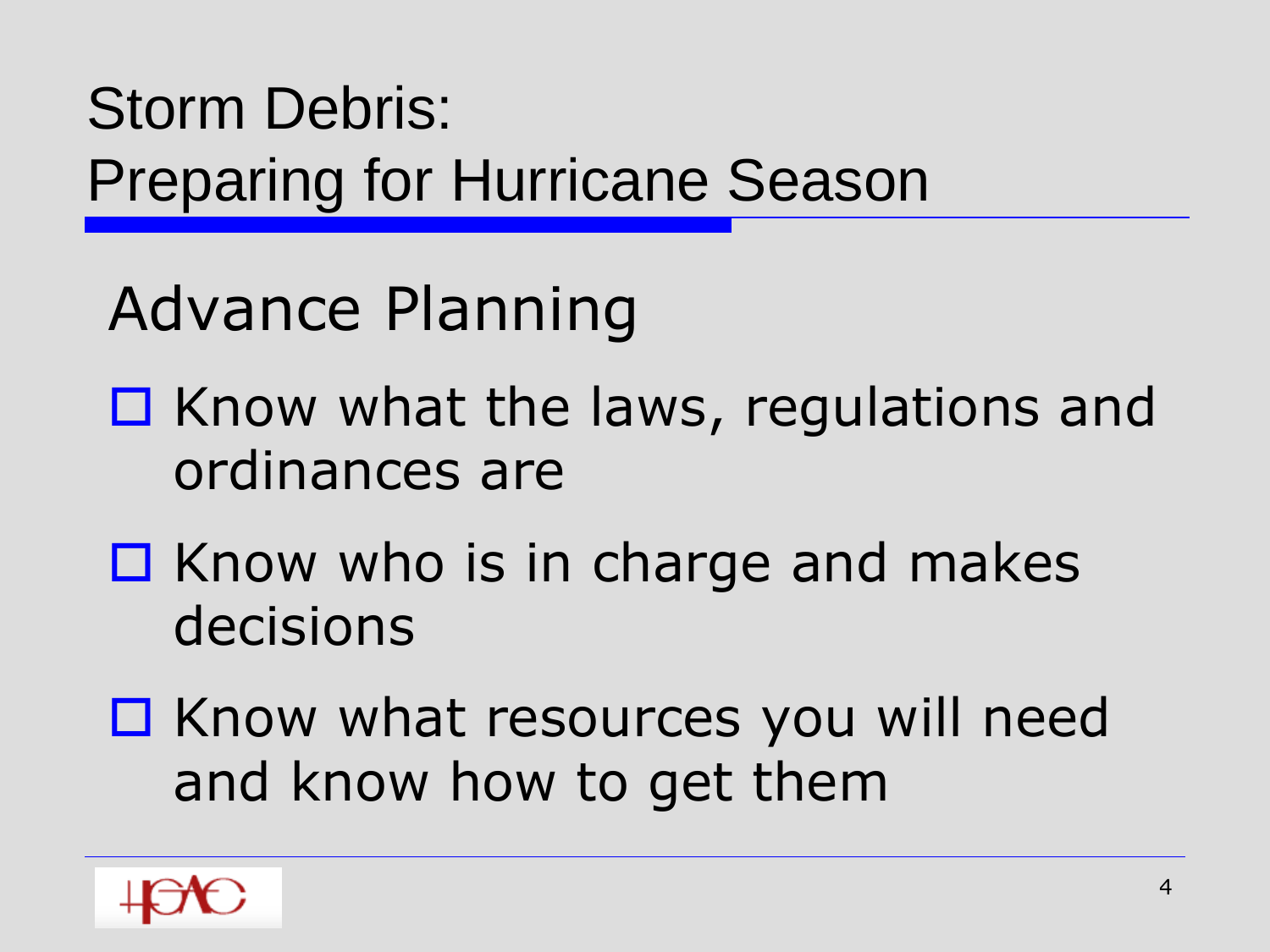Advance Planning (continued)

- □ What forms can you obtain and fill out in advance?
- What contacts and alliances can you make now that might help later?
- □ What types of things could happen? How will you prepare for them all?

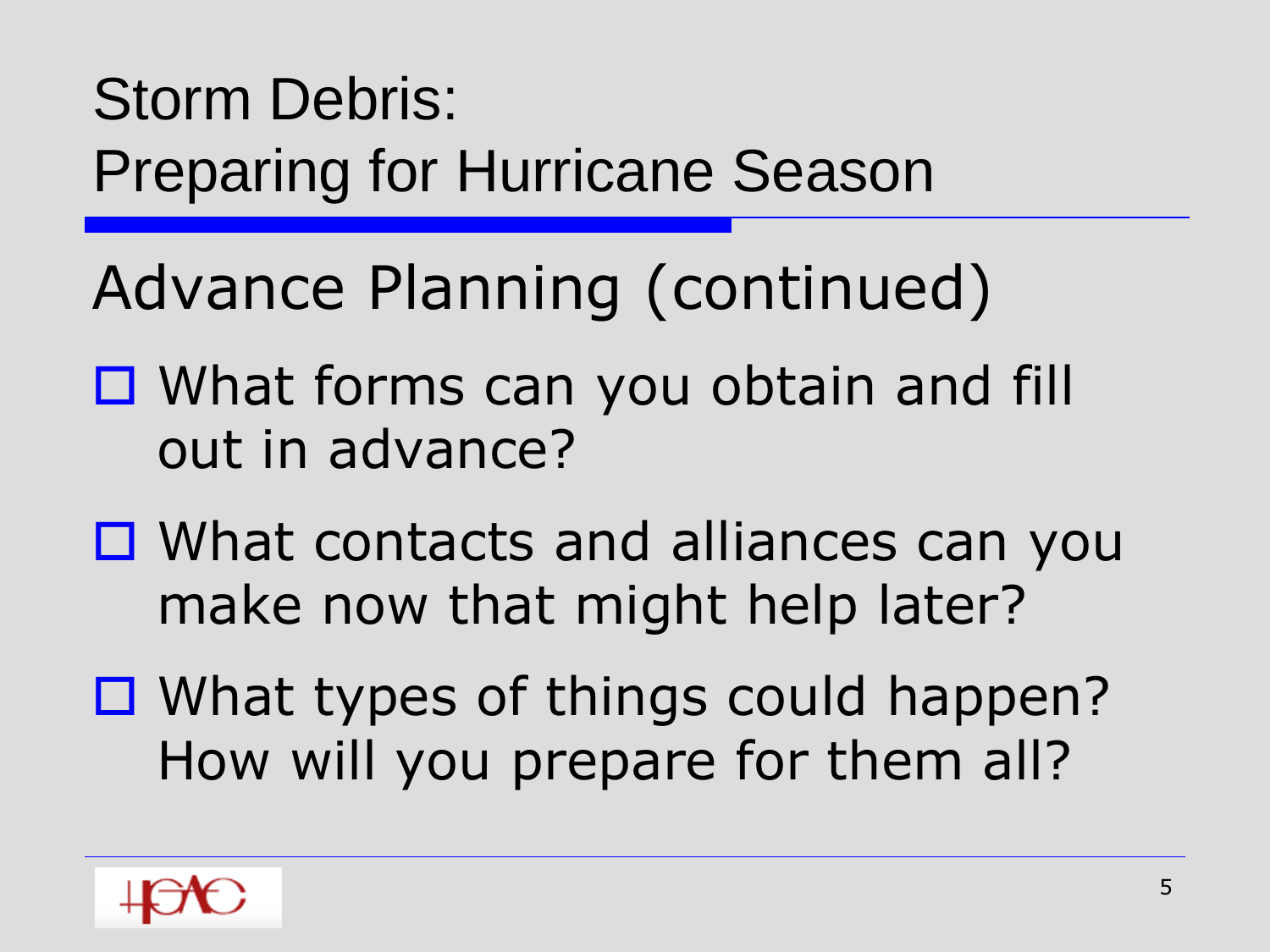Debris Management Plan

- □ A Debris Management Plan should divide the community into sectors
- □ Debris Assessment Team should survey for debris damage by sector immediately after the disaster
- □ Debris Manager coordinates with contractors to decide on the plan of action for debris removal by sector

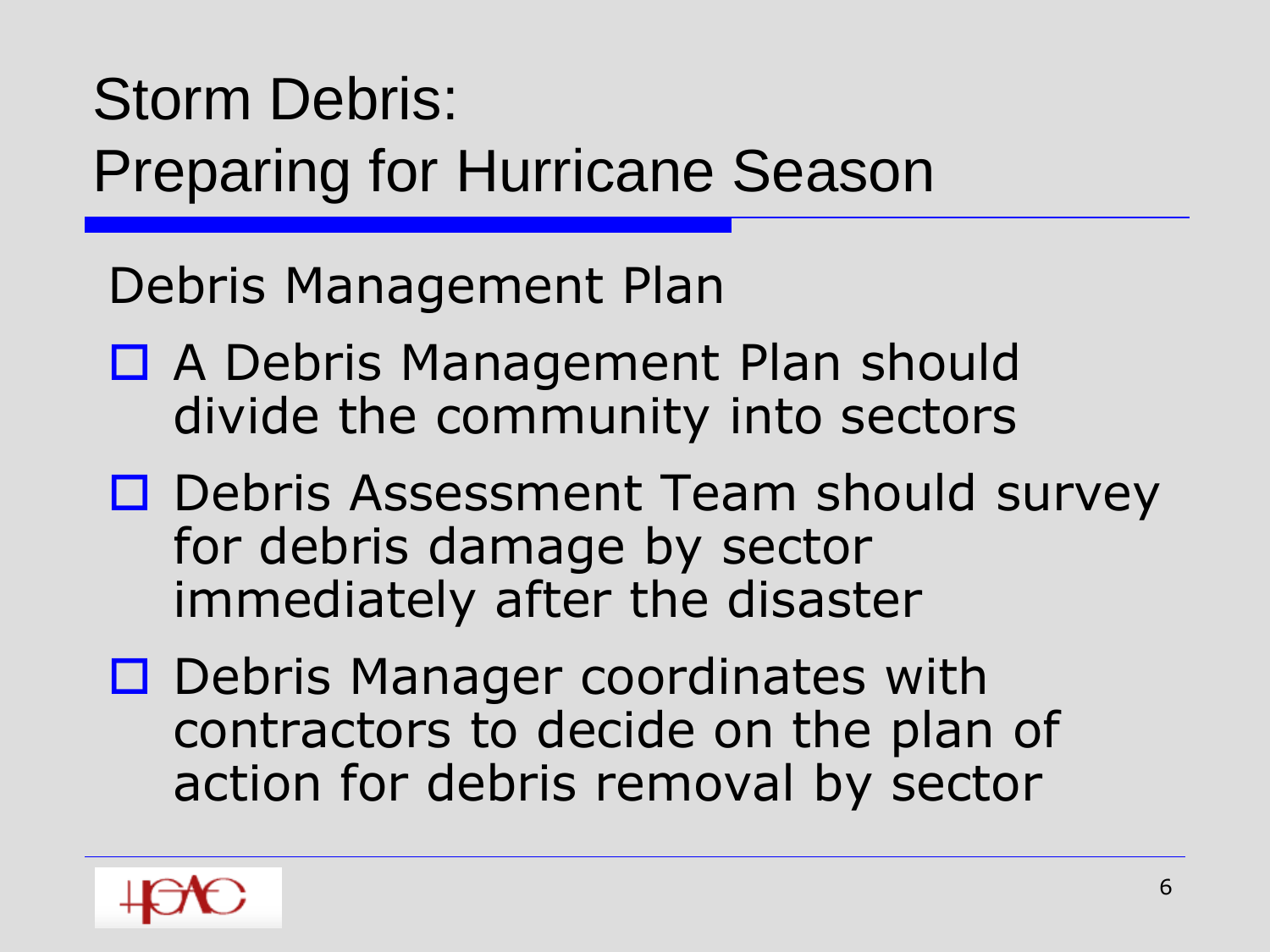# Corps of Engineers Debris Model

Determine Quantity (Q) of debris in cubic yards

 $Q$  (quantity) = H (households) x C (storm category) x V (vegetation) x B (business) x S (precipitation)

 $(H = Population/3)$ 

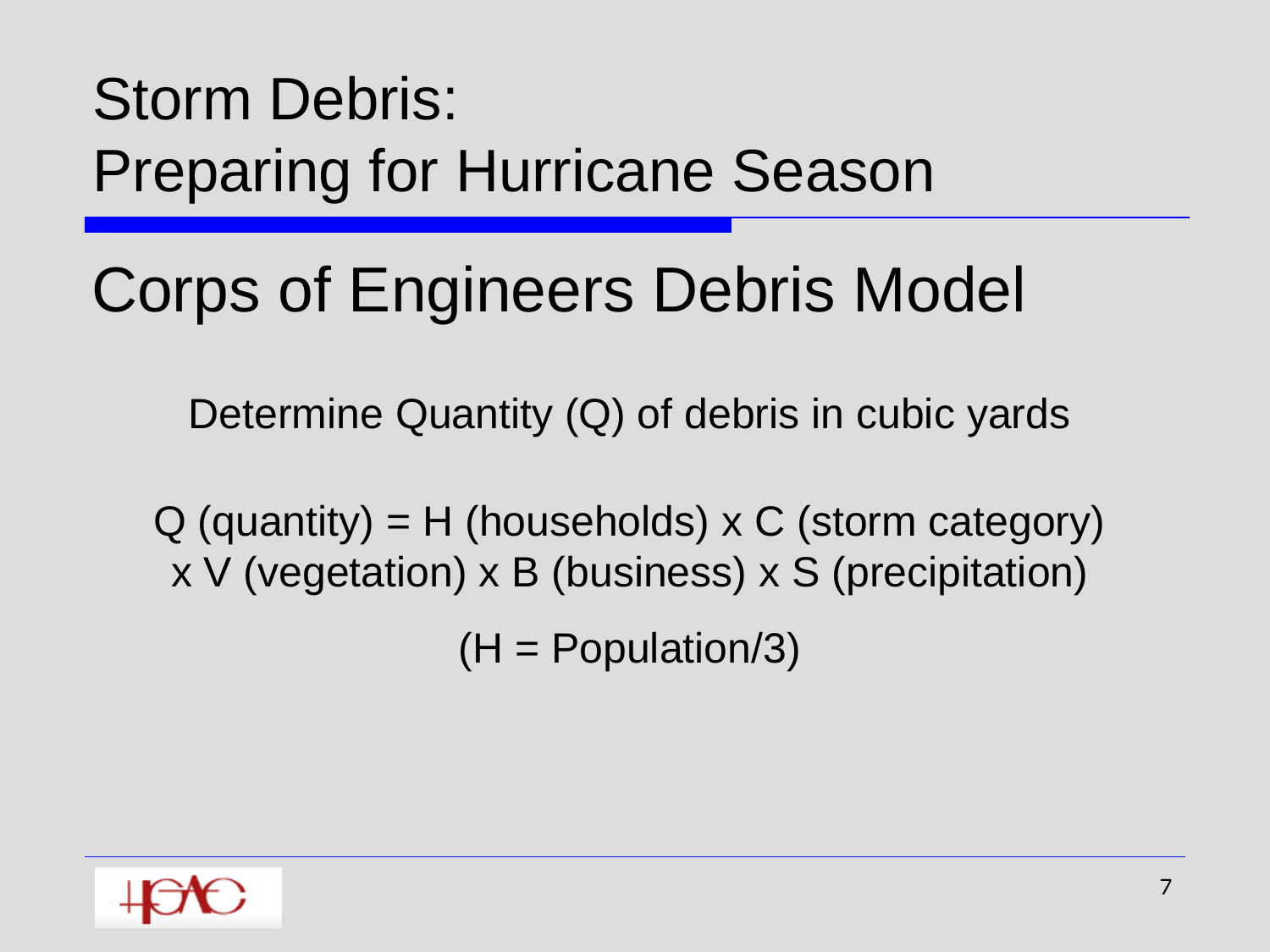Pre-Disaster Waste Analysis

- $\Box$  Know where debris can be taken/stored after a disaster
- $\Box$  Know the facilities and their capacity
- $\Box$  Be aware of how the facilities operate
- □ Have a contract or Mutual Aid Agreement in place

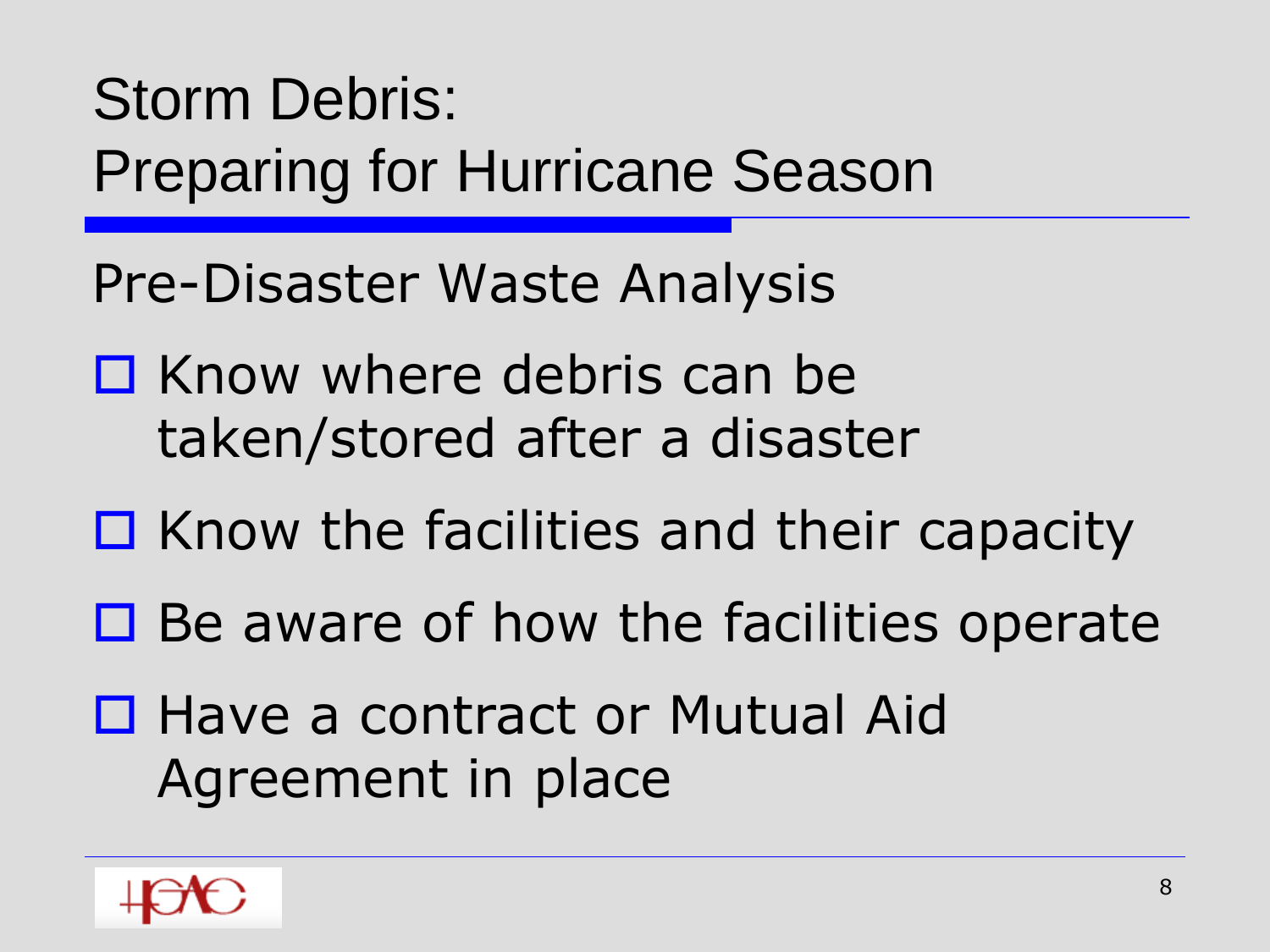- Debris Removal Resource Needs
- $\square$  Do you know what resources you need?
- □ How many workers? How much will their labor costs be?
- What type of equipment do you need? Where and how will you get it? What will it cost?

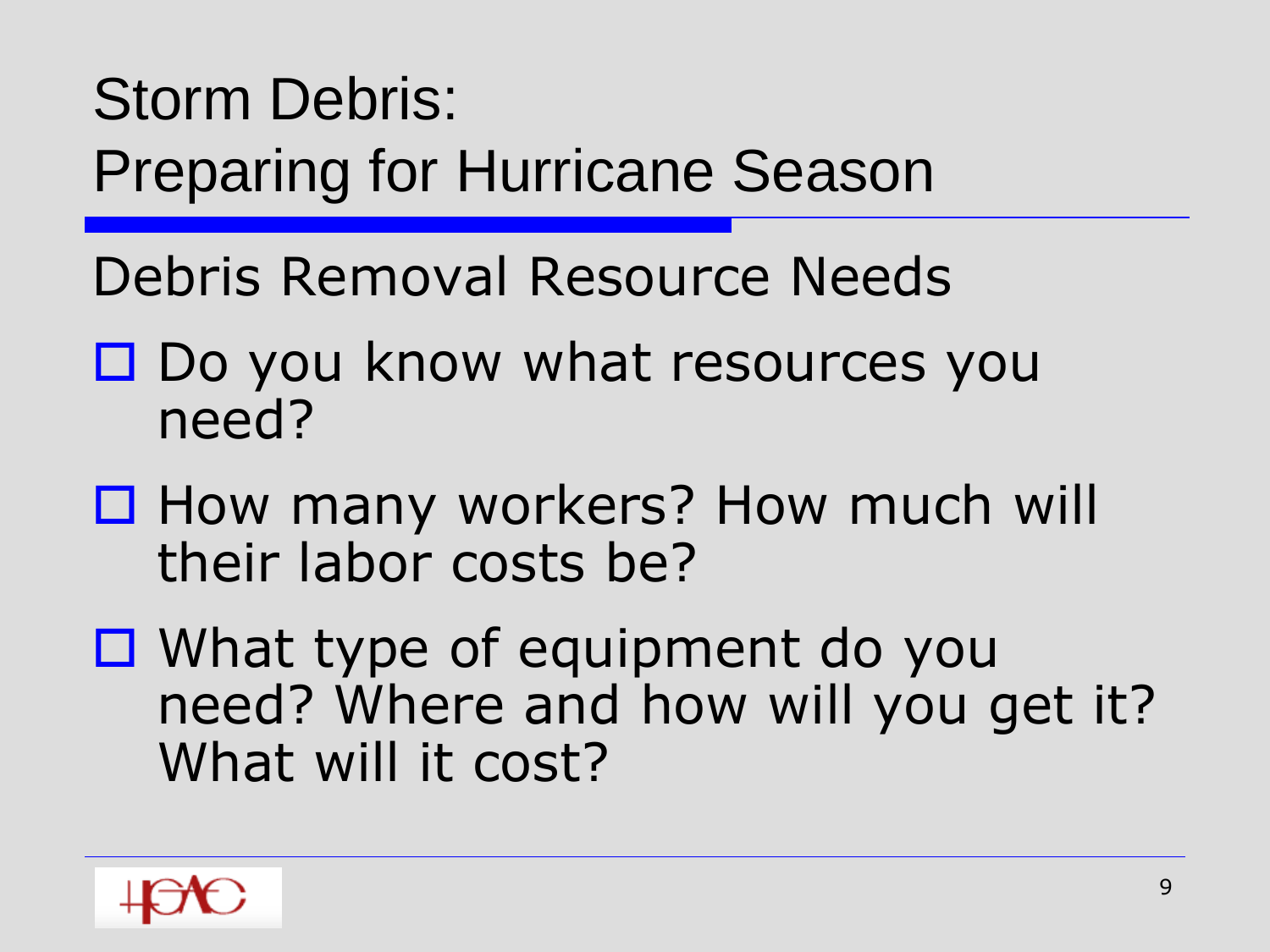$\square$  Temporary Debris Storage and Reduction Sites (TDSR) offer:

- Short-term storage area
- **Proximity to** disaster debris removal



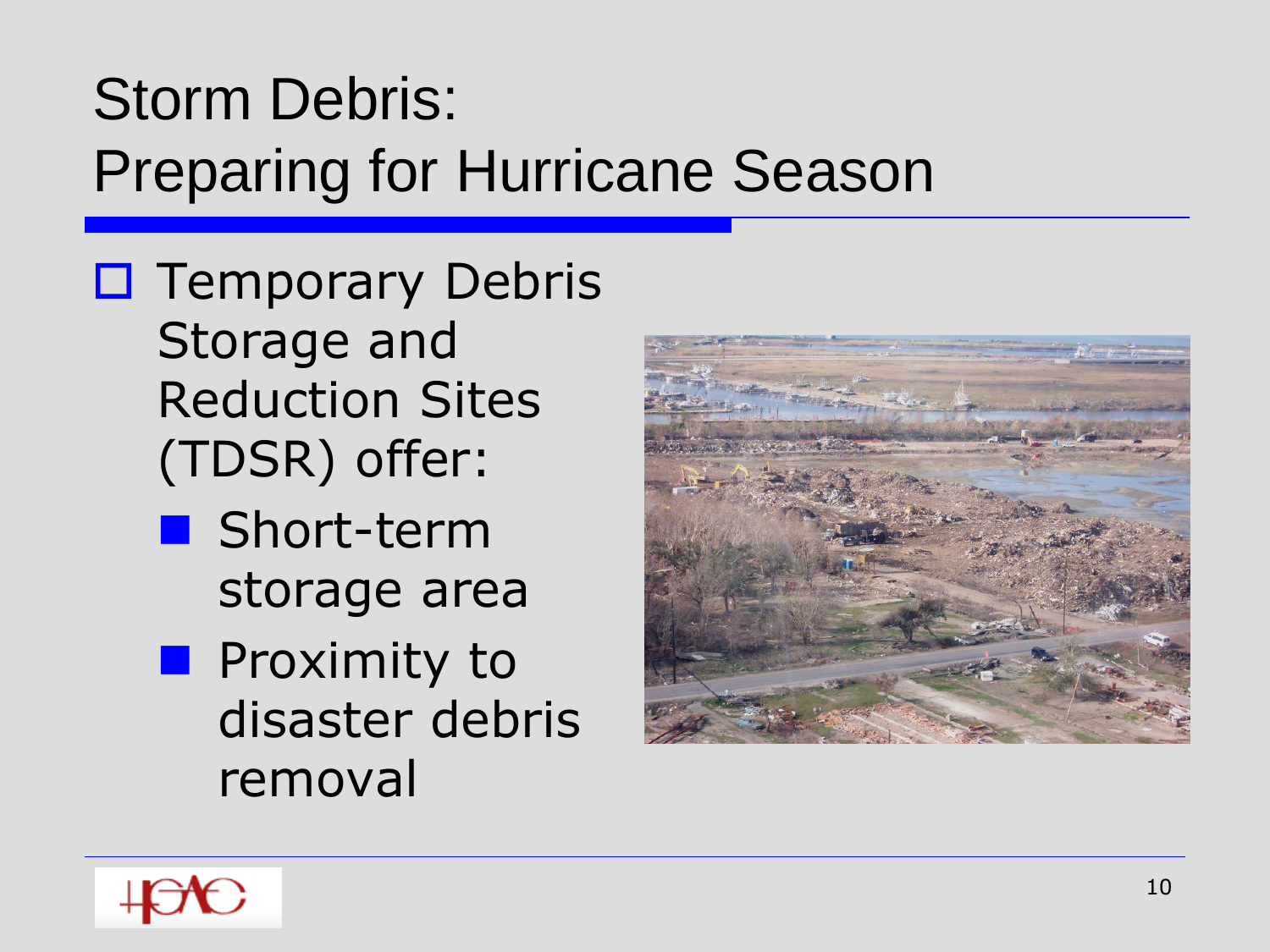- Temporary Debris Storage and Reduction **Sites**
- Where can debris and waste be temporarily stored?
- $\Box$  What is the holding capacity of the TDSR sites? What are their requirements?
- □ Have a contract or Mutual Aid Agreement in place beforehand

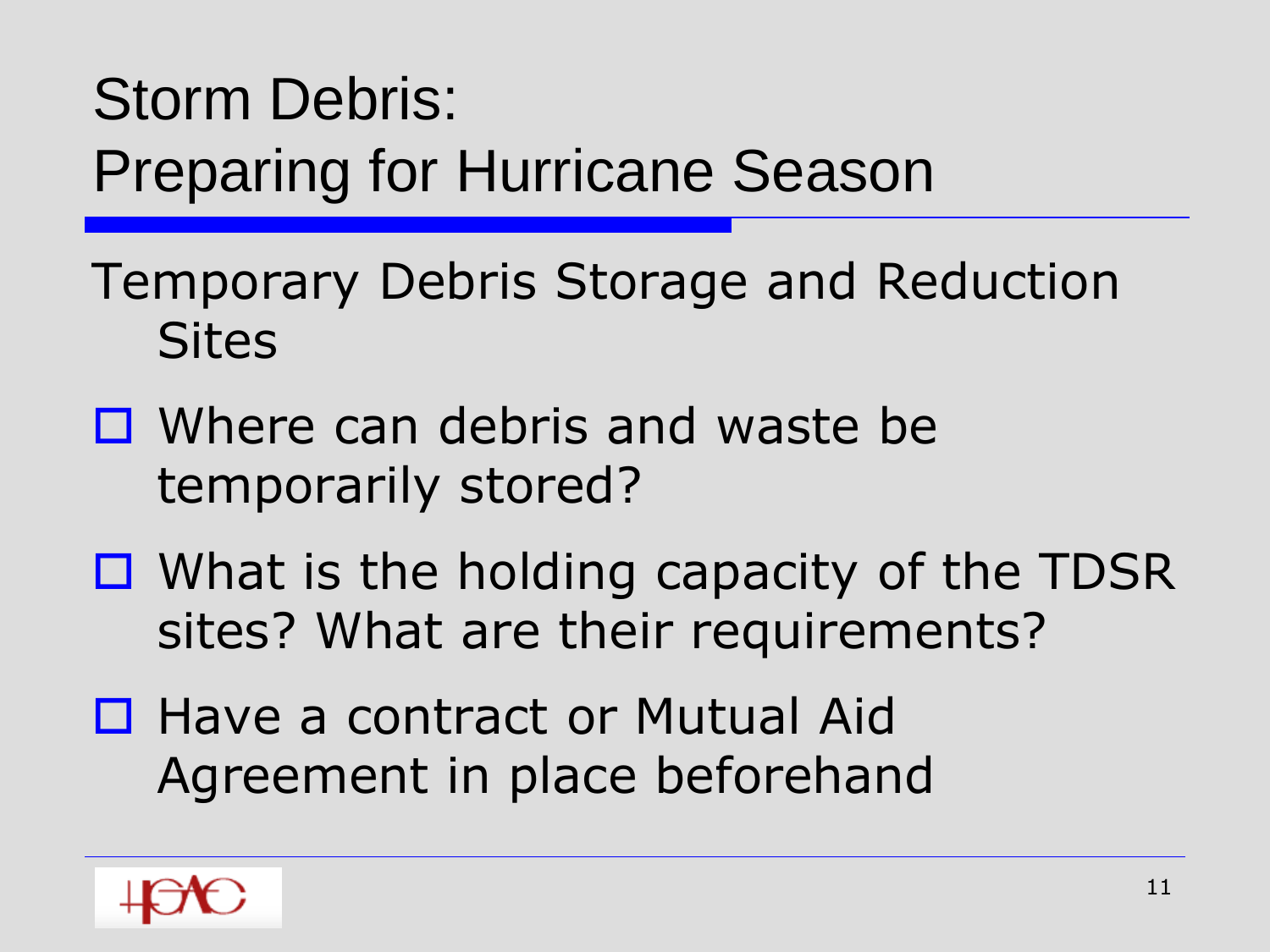Processing Debris Removal

- $\Box$  How will you accomplish debris removal? Who will lead the efforts in your community?
- □ What resources are necessary to manage the debris removal process?
	- Specific contracts/agreements
	- Labor
	- Funds
	- **Equipment**

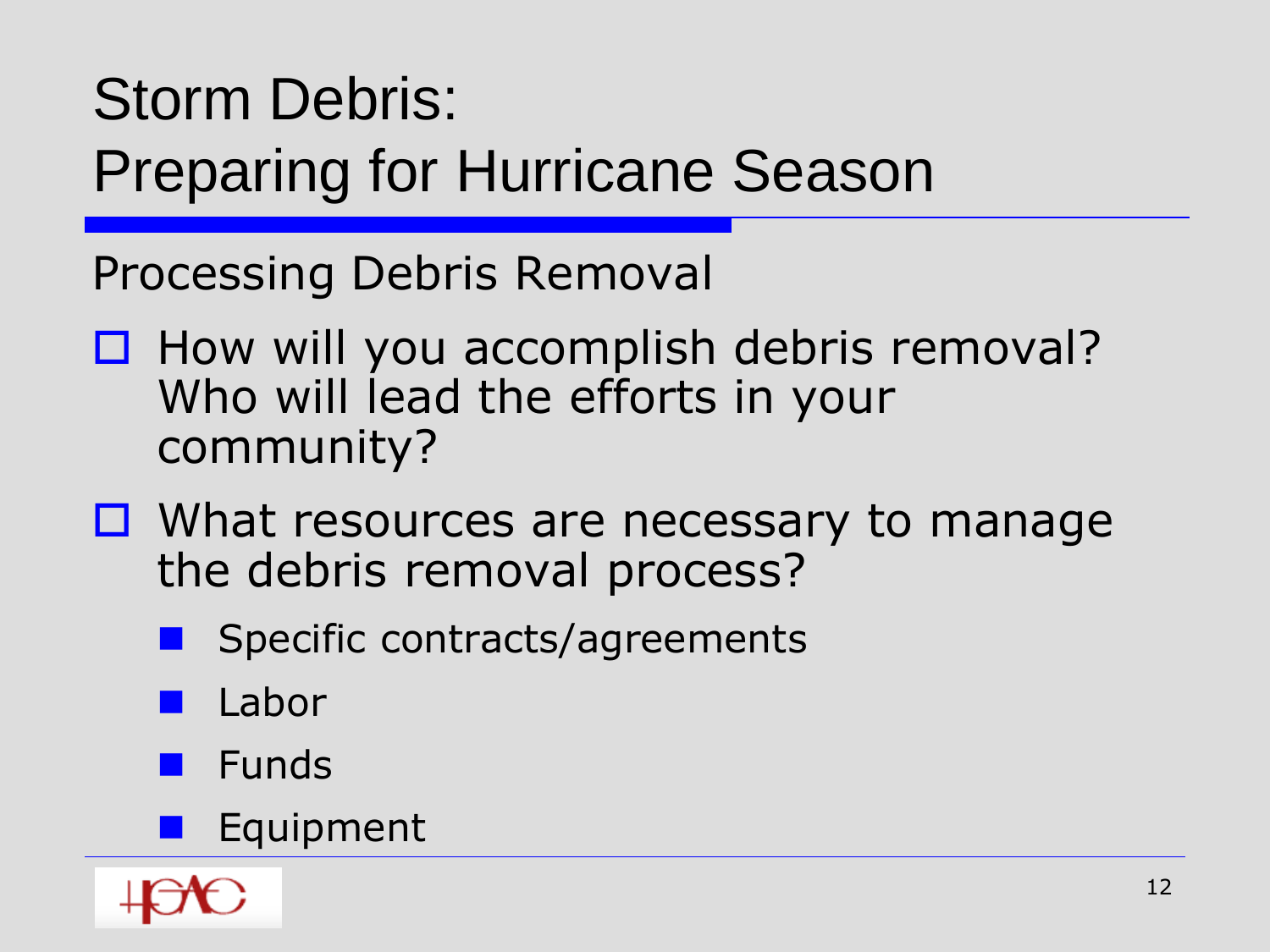Where to Begin

- □ Where will you start debris removal?
- $\Box$  What are priority areas for debris removal?
- $\Box$  How will you handle hazardous situations or areas? What about utility lines?

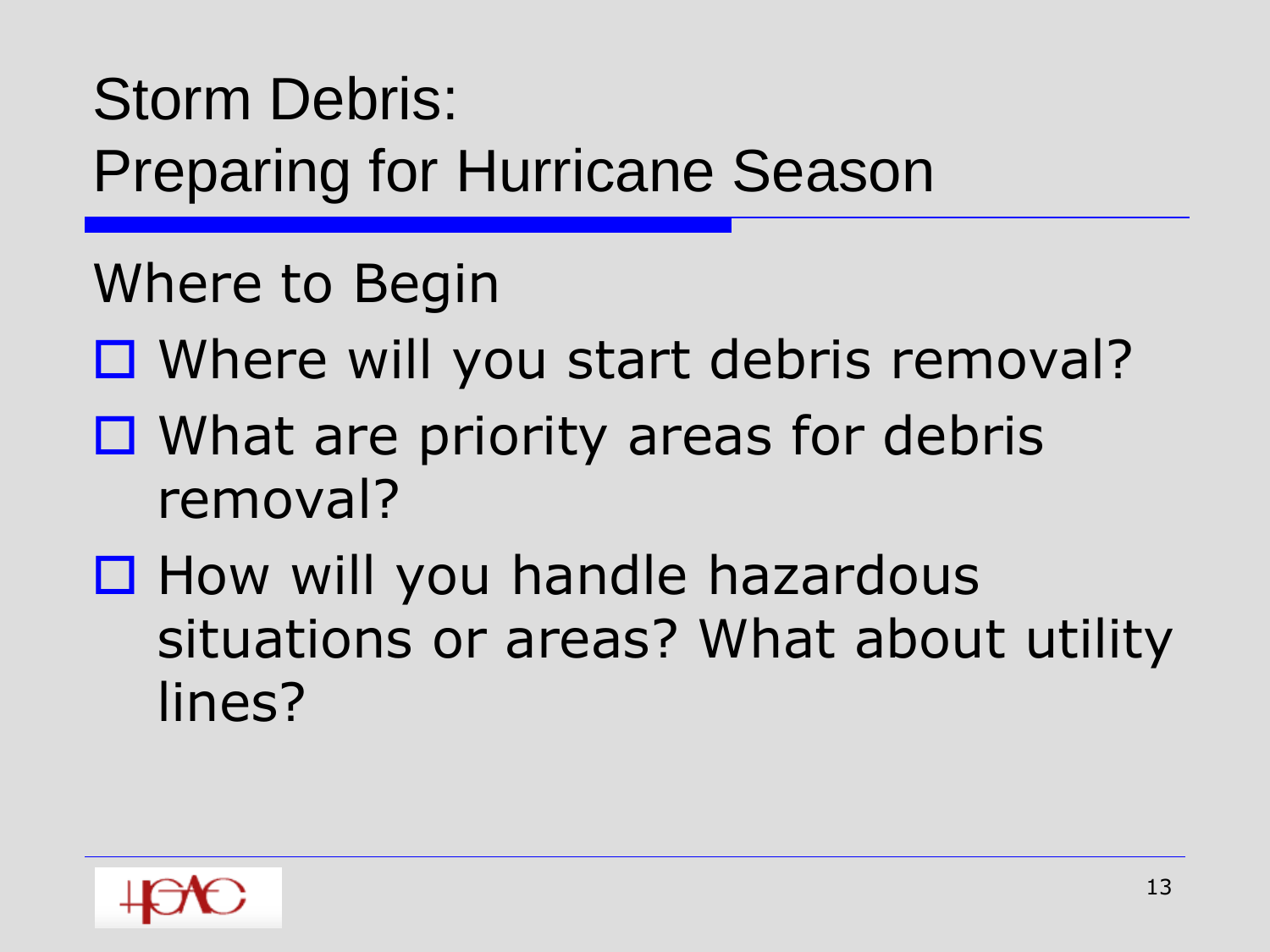Tracking and Data Collection

- $\Box$  How will you keep track of debris removal? How do you know who is doing what?
- $\Box$  What kind of debris is being removed? What are the dangers? From what areas is debris being removed?

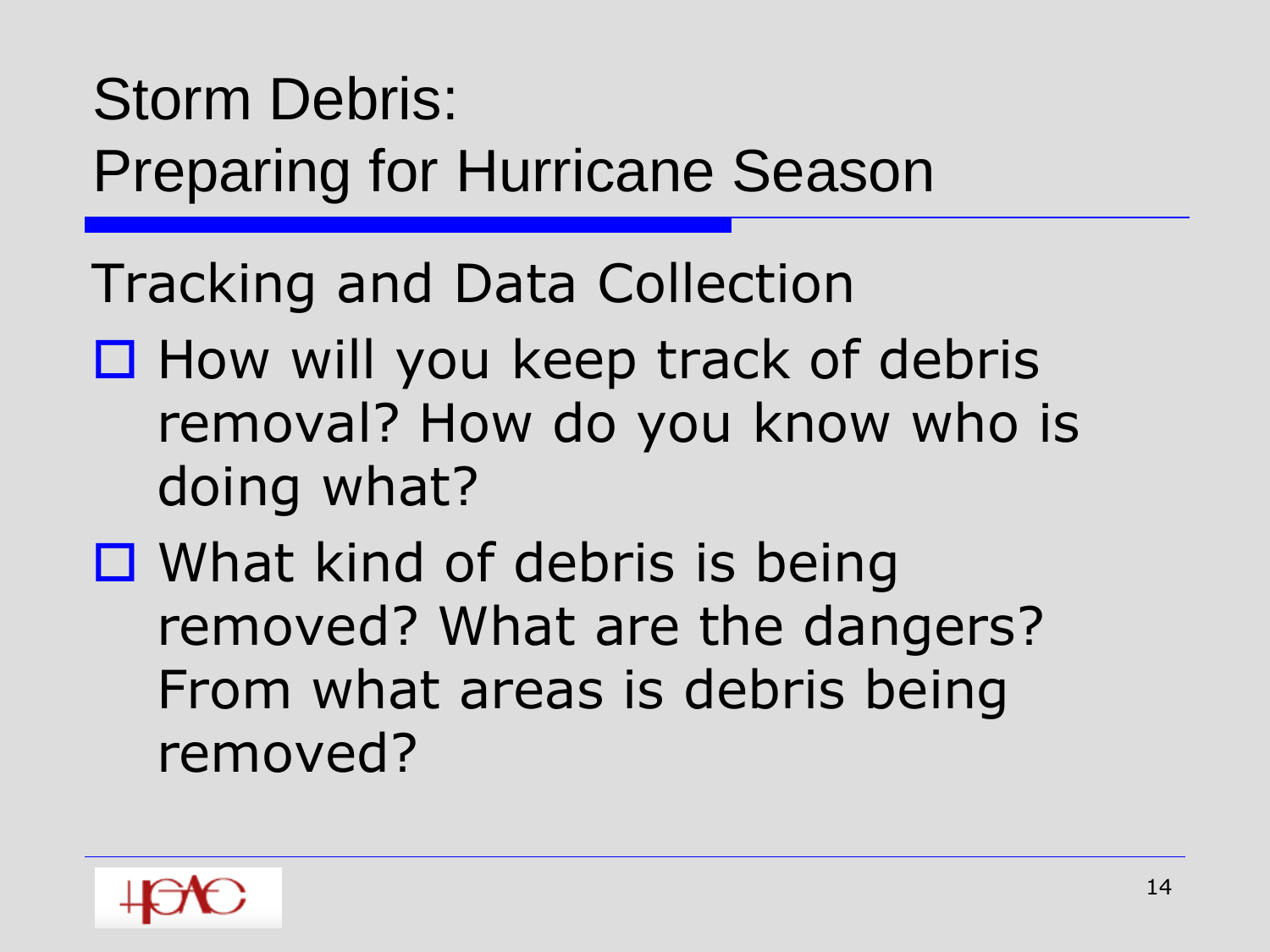Debris Removal from Public Property

- □ What type of clearance/permission will you need for debris removal on public property?
- $\square$  Do you need a contract with city/county/state/federal government?
- □ Who will remove hazardous debris? What is needed for Haz-Mat removal?

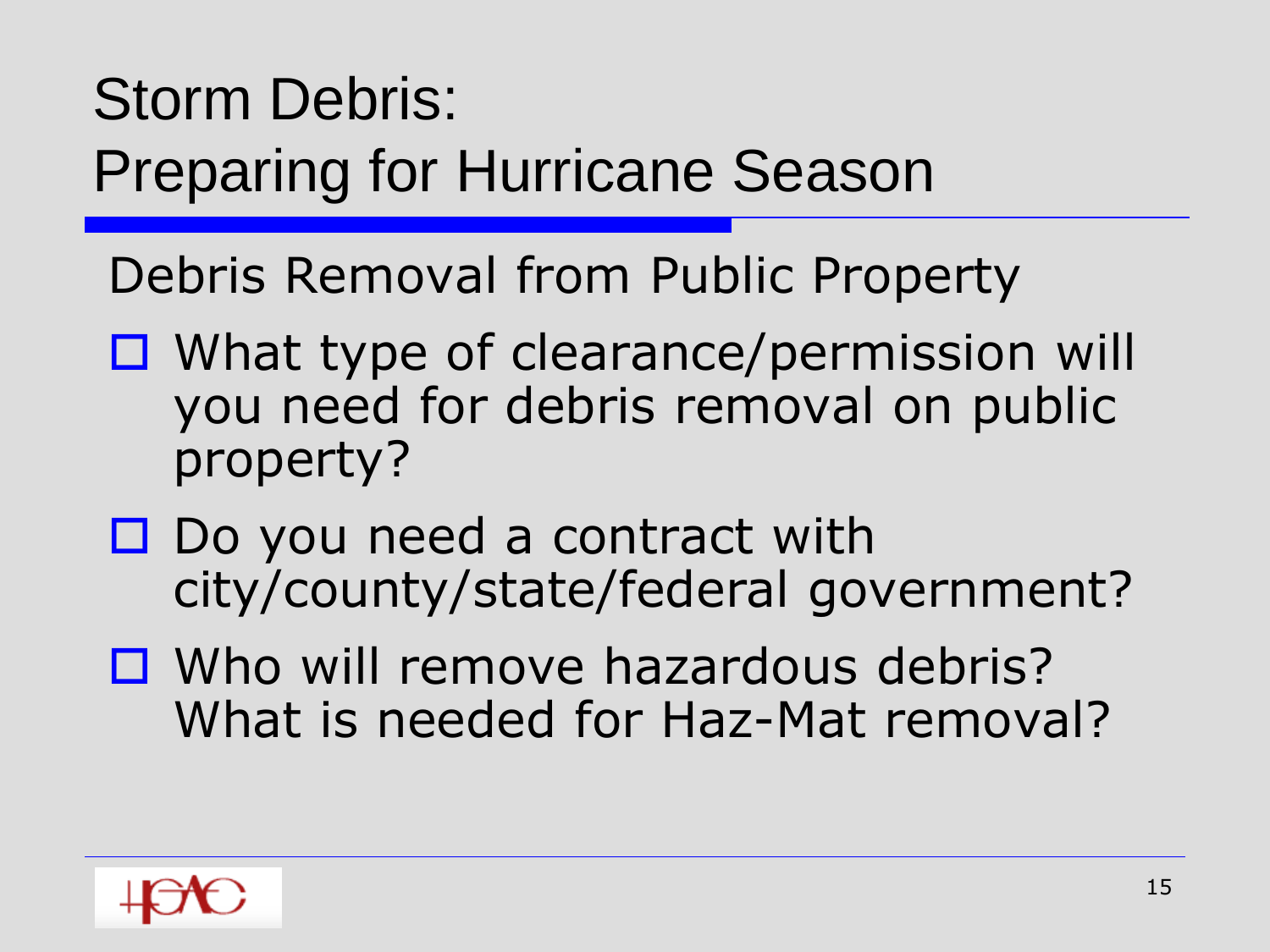Debris Removal from Private Property

- □ Immediate health hazard
- $\Box$  Removal must be done as quickly as possible
- $\Box$  Is permission required to enter private property? From whom or what agency?

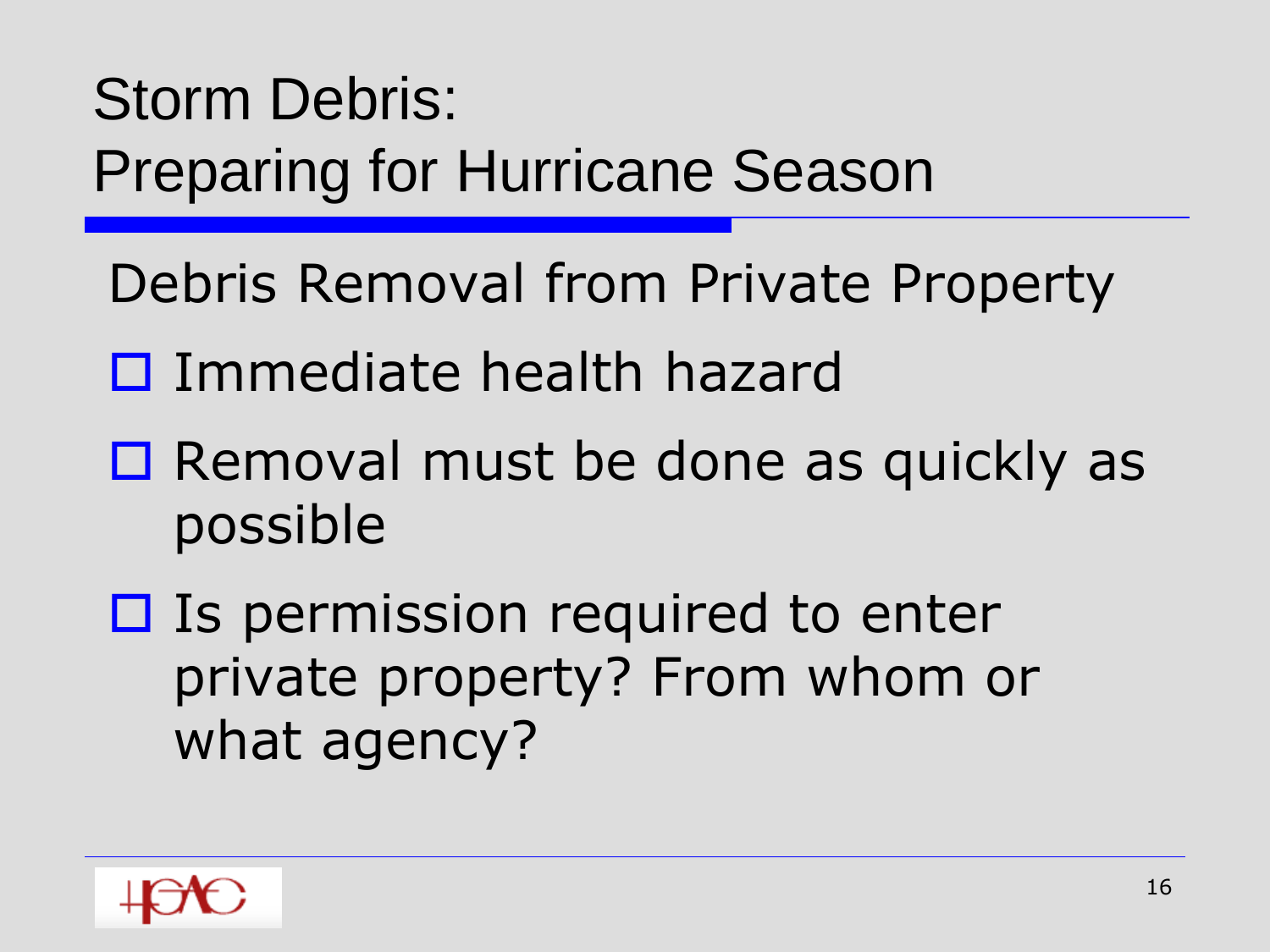Contracts and Funding

- □ What contracts do you have for disaster debris removal?
- Who will pay for what? How will you get the funding you need?
- $\Box$  How will you get more money if you need it?

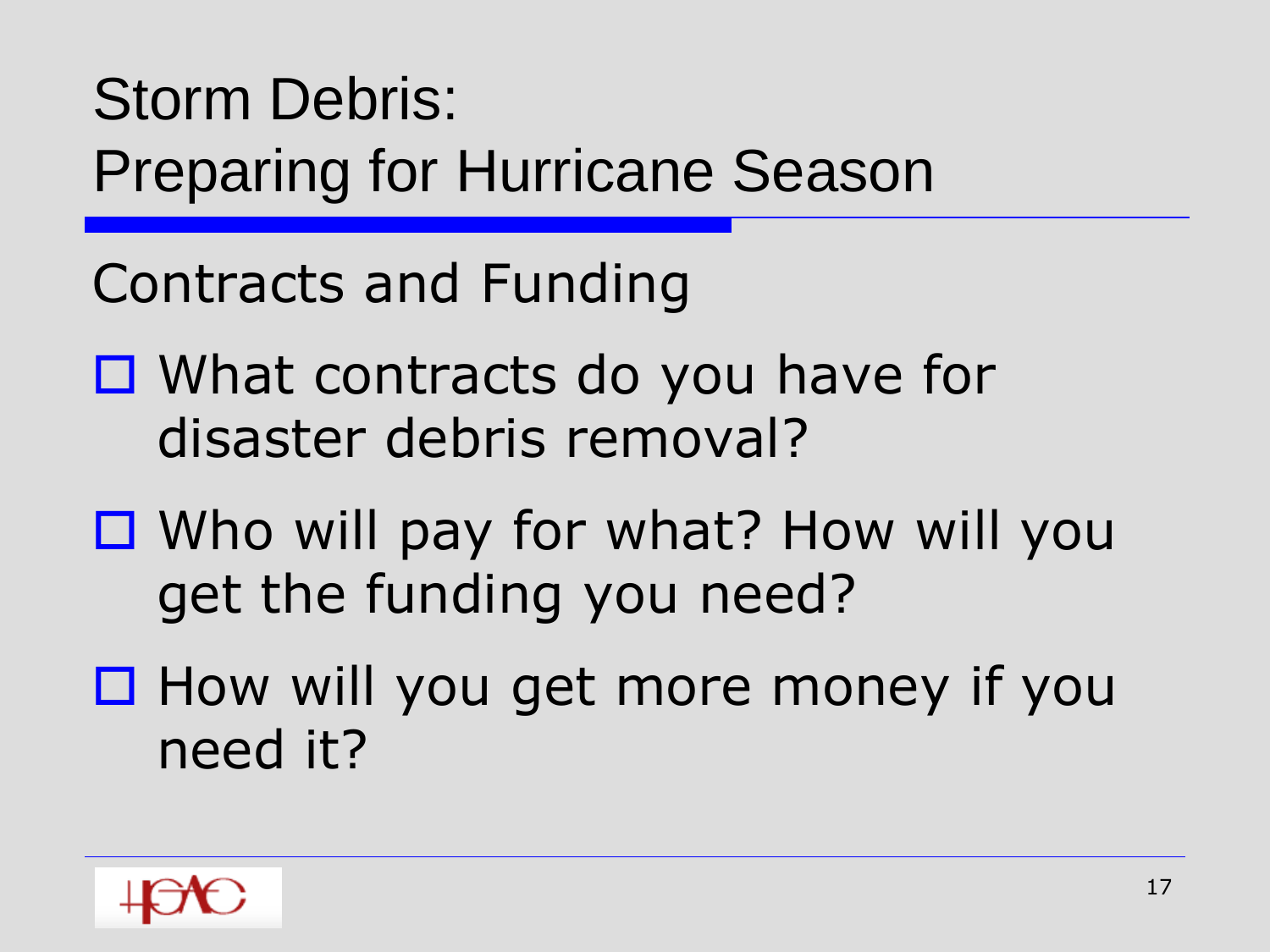#### Storm Debris:

#### Preparing for Hurricane Season

Mutual Aid Agreements

- □ Can you handle the debris removal on your own? Who will help you?
- □ What resources can they provide? What are their limitations?
- $\Box$  Will they help in an emergency?

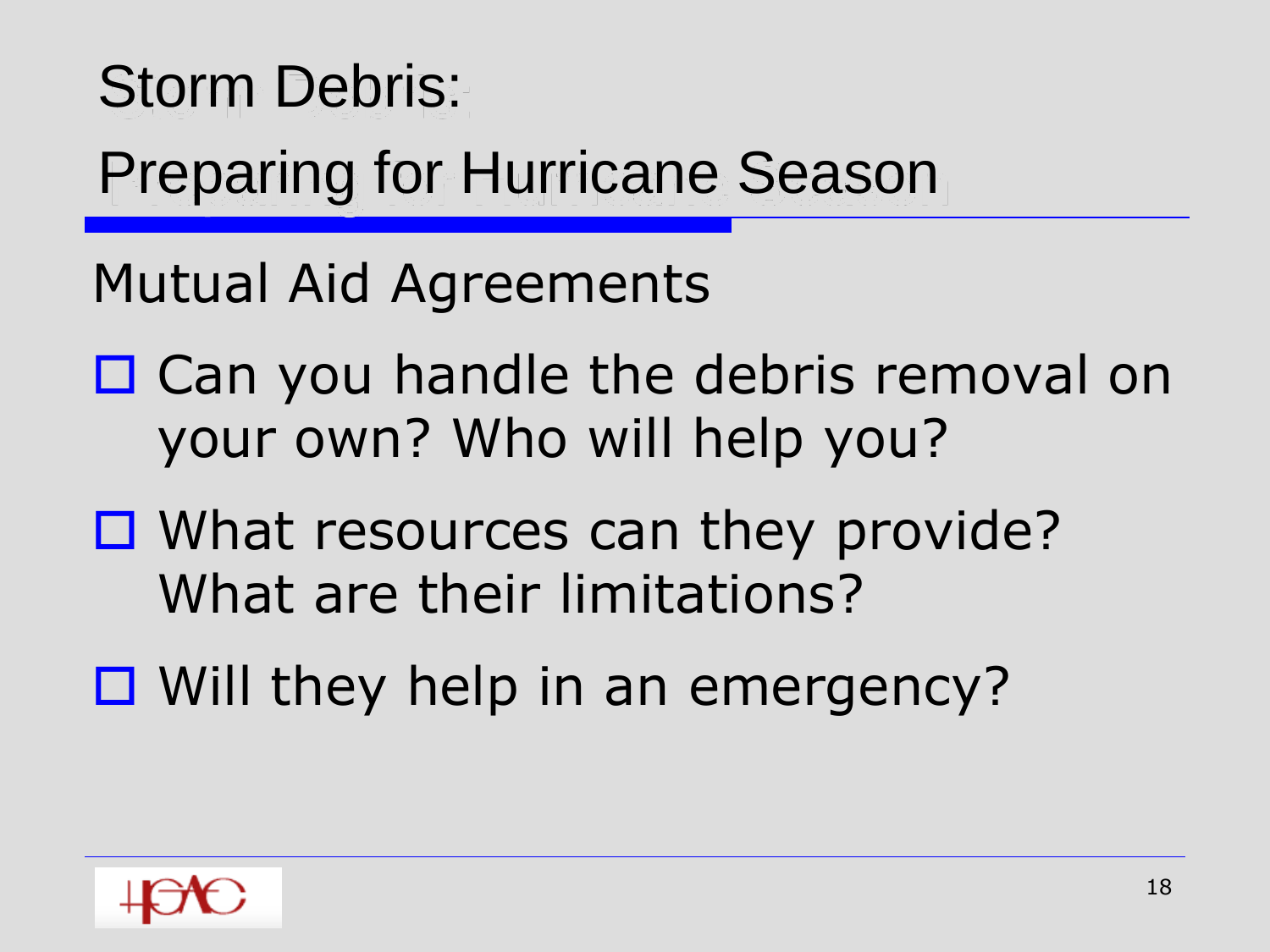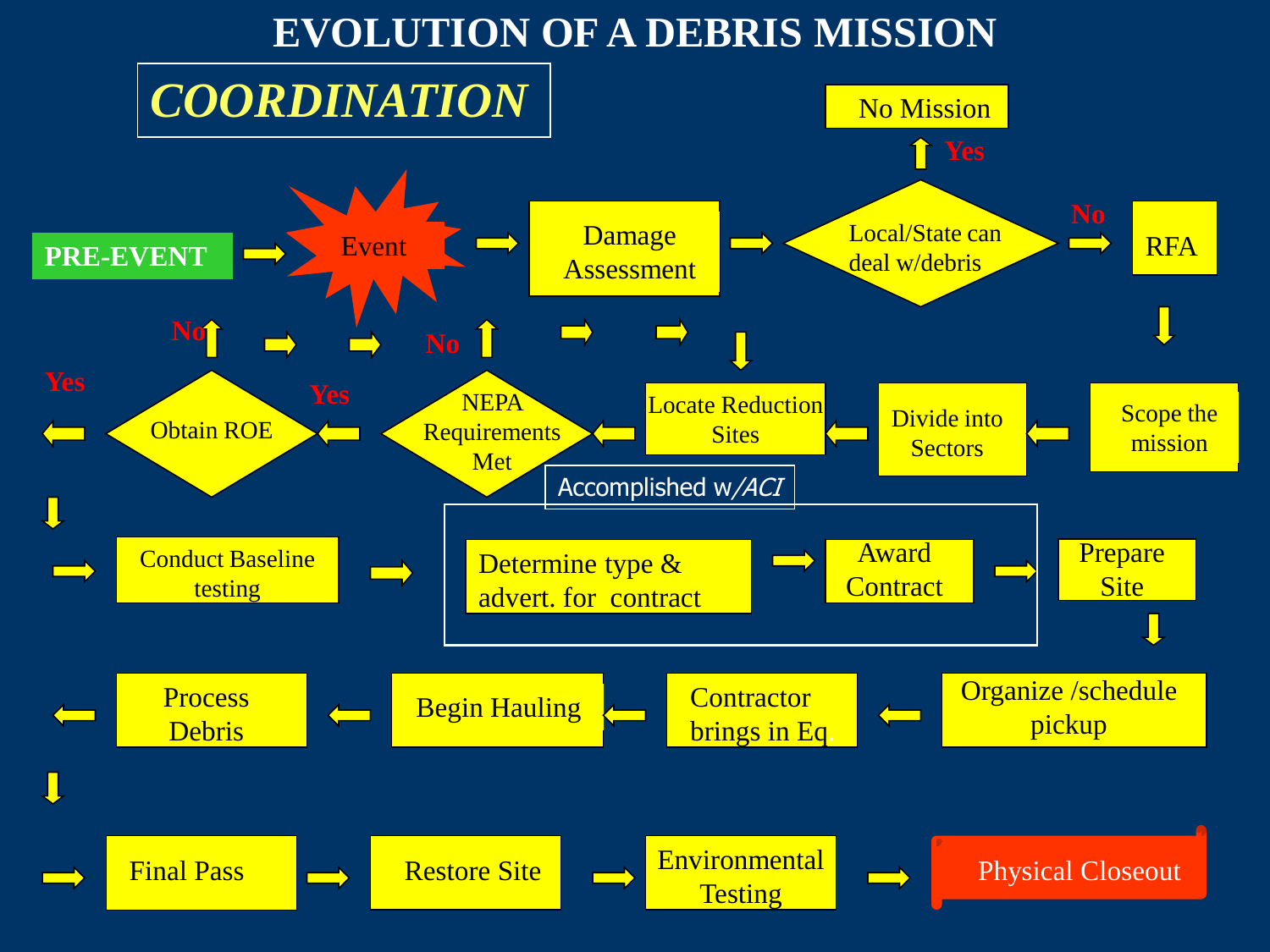Emergency Planning in Advance

- **If** Is not just for debris removal
- Can be applied to all aspects of daily life, government and business
- Sets guidelines and goals for disaster readiness, response and recovery
- **I** Is a necessity in today's world

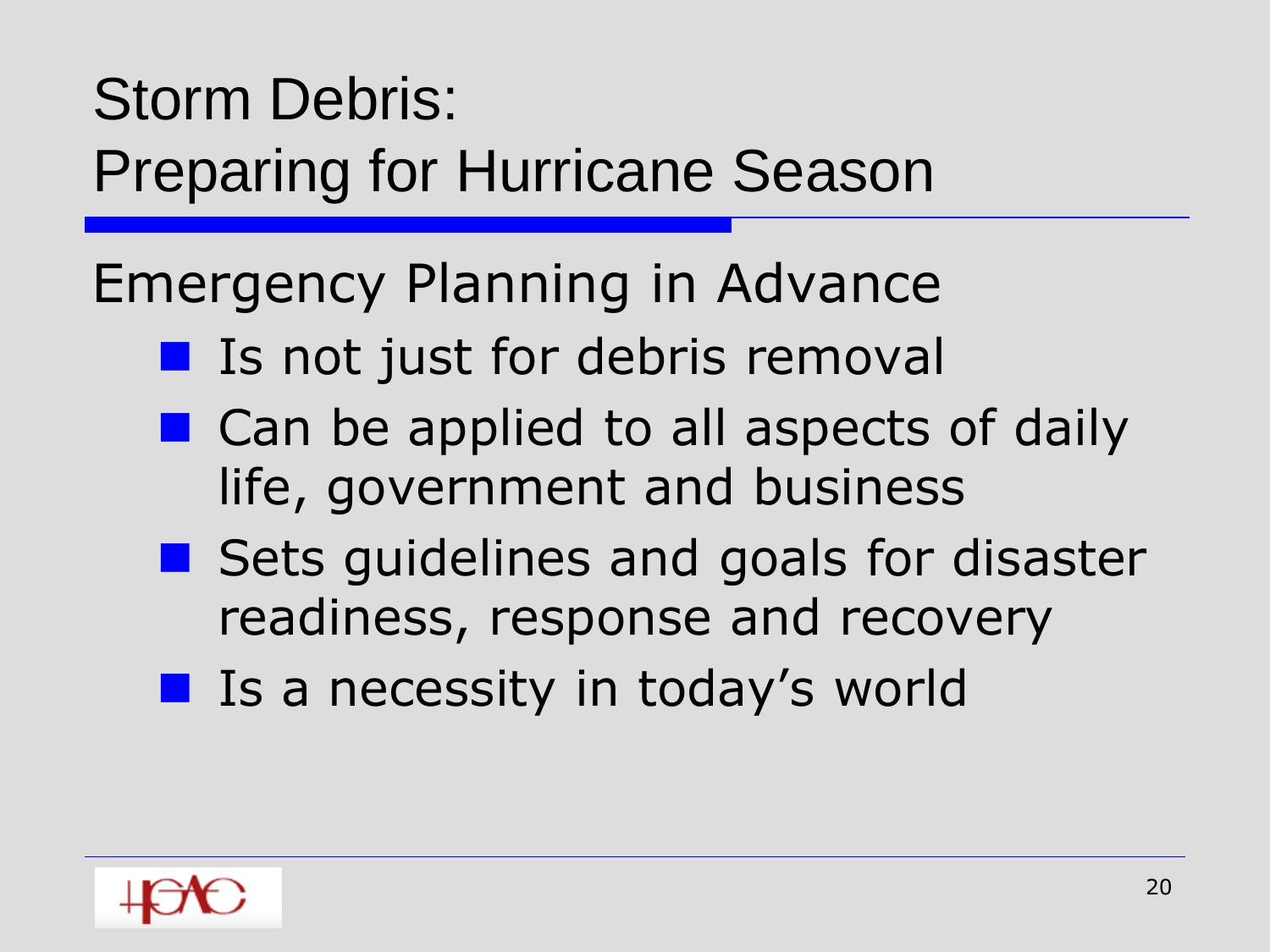Public Information – Who, What and How

- Who will notify the public of debris removal efforts?
- $\Box$  What information will you release to the public? Who can they call for information?
- $\Box$  How will you handle confidential/sensitive information?

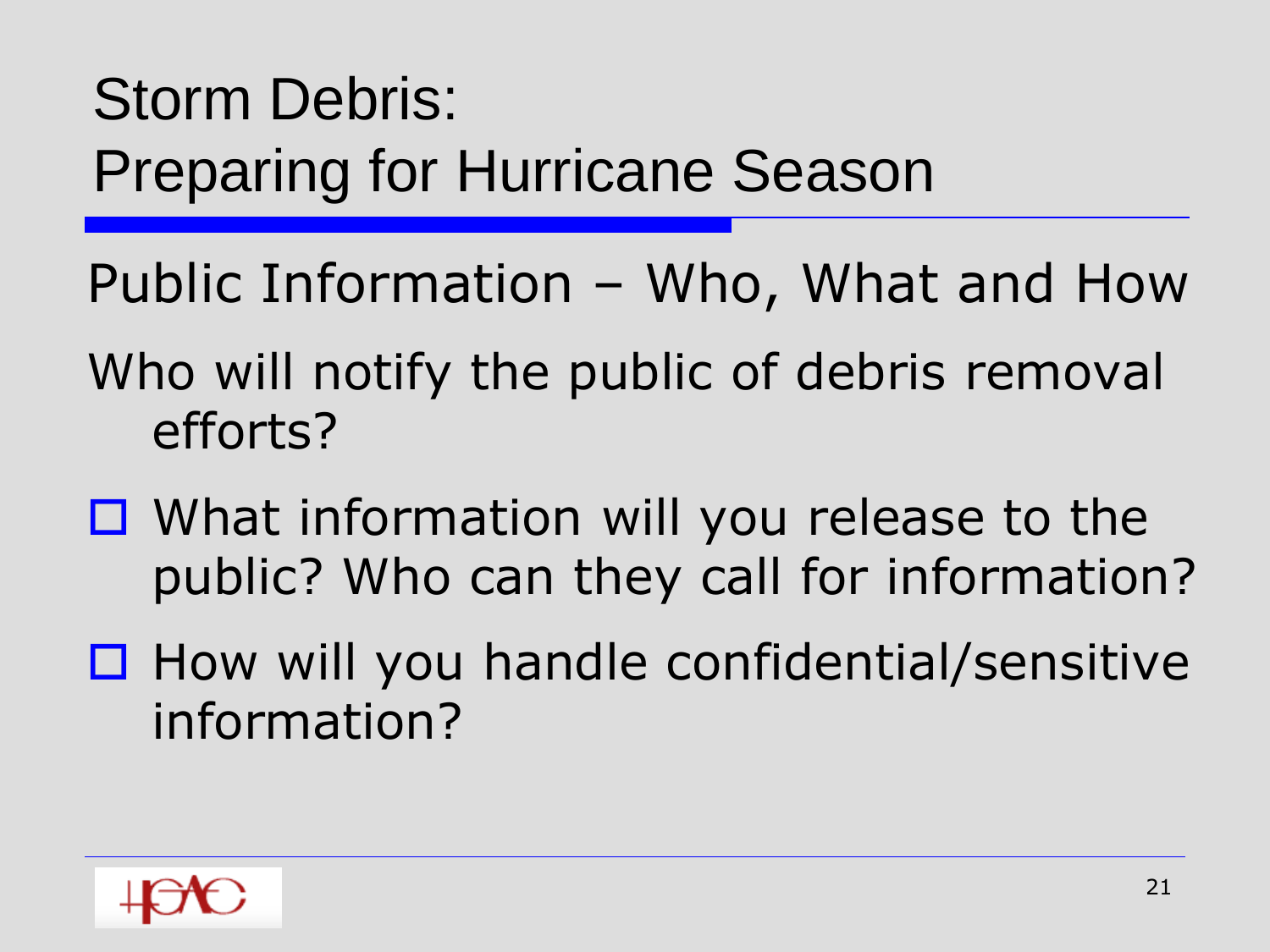Public Information – The Media

- $\Box$  How will you handle media inquiries?
- Where will you put media who arrive at the scene of debris removal?
- $\Box$  How will you handle difficult media inquiries? To whom will you direct them?

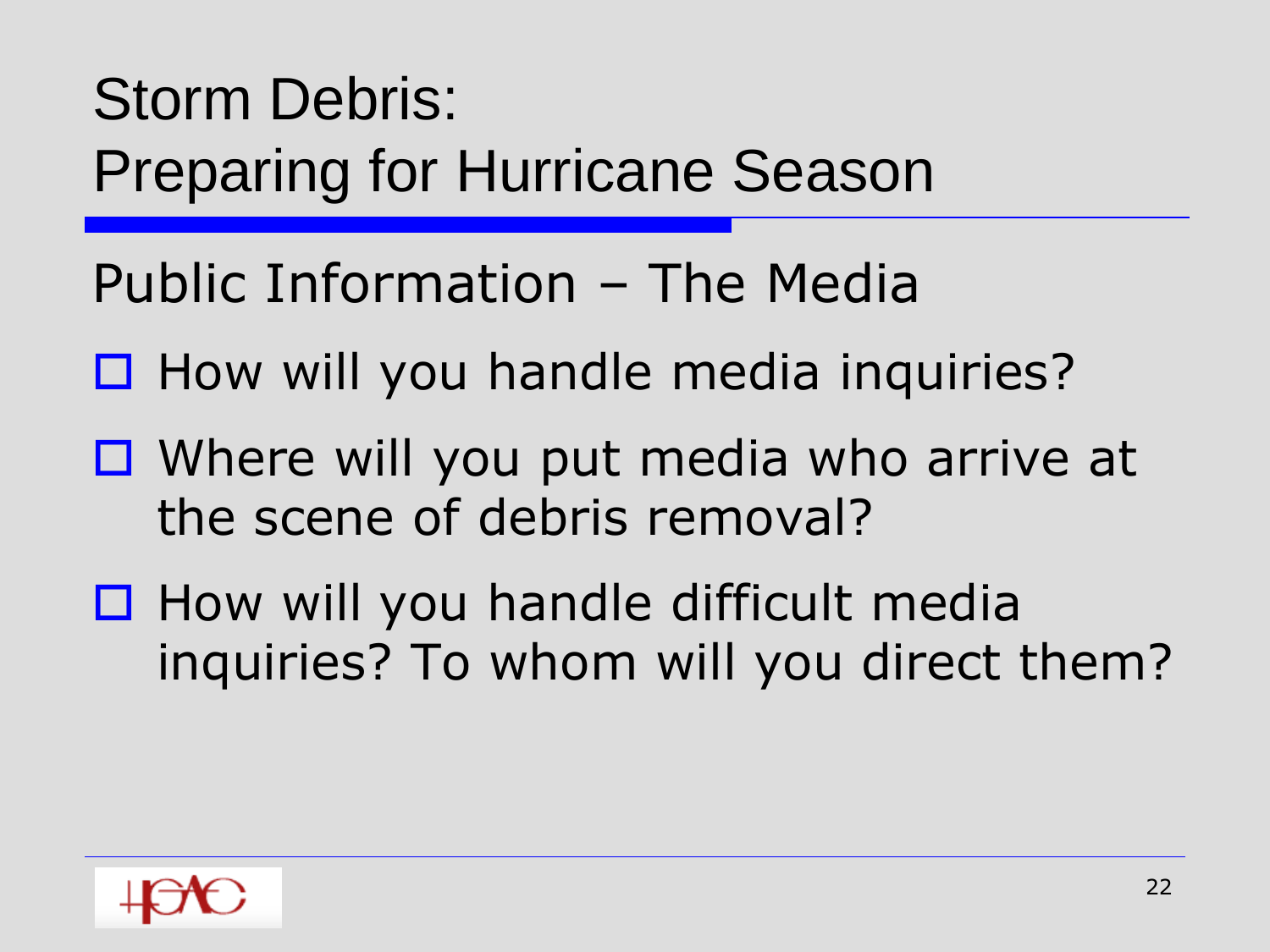Public Information - Communication

- □ What is the best method of communication to get your message out?
	- **TV/Radio**
	- **Newspaper/Magazine**
	- Internet/Blogs
	- **Public Meetings/Face to Face Interactions**

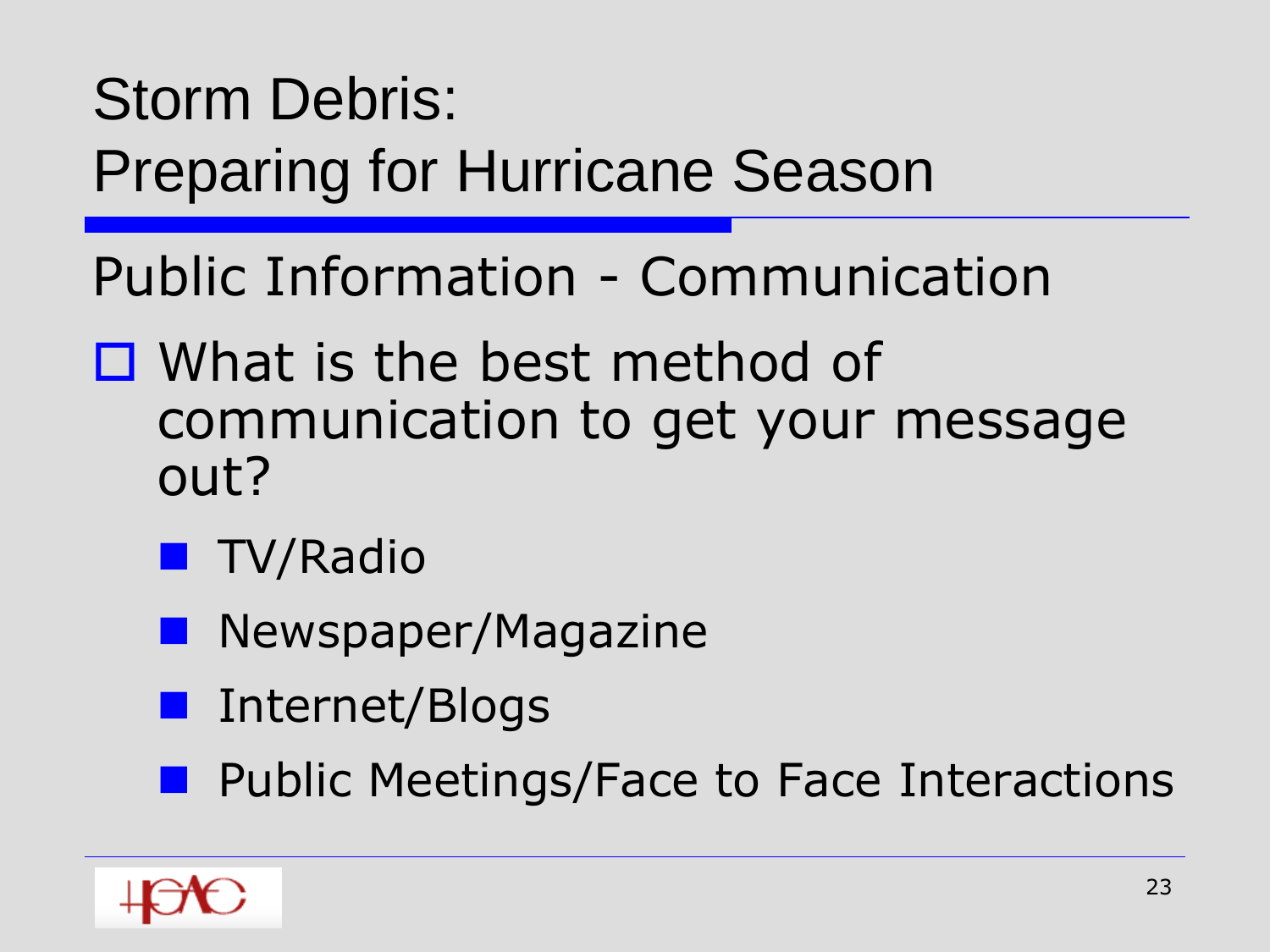#### Recovery and "Back to Normal"



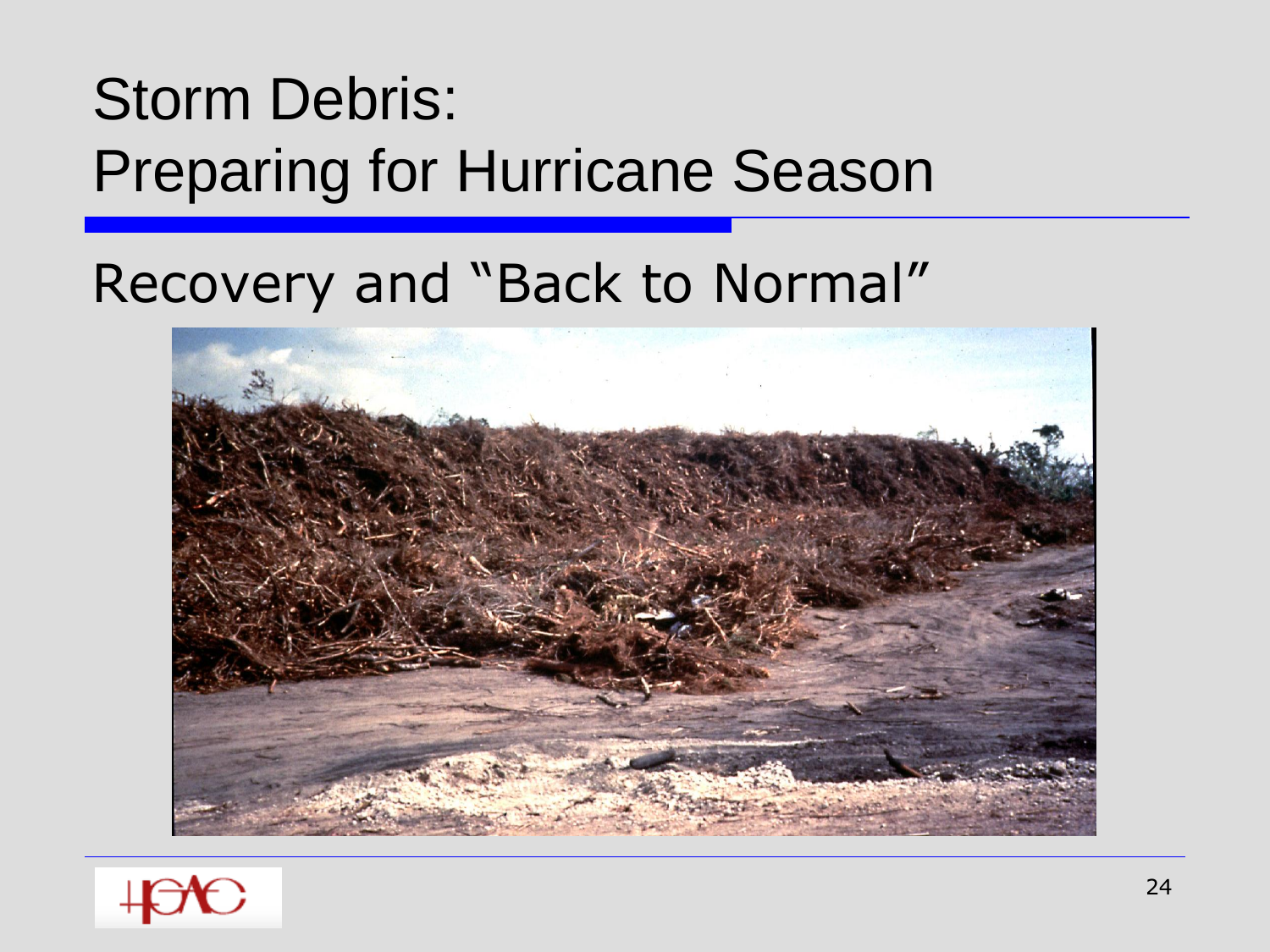#### **Public Assistance Process Flowchart**

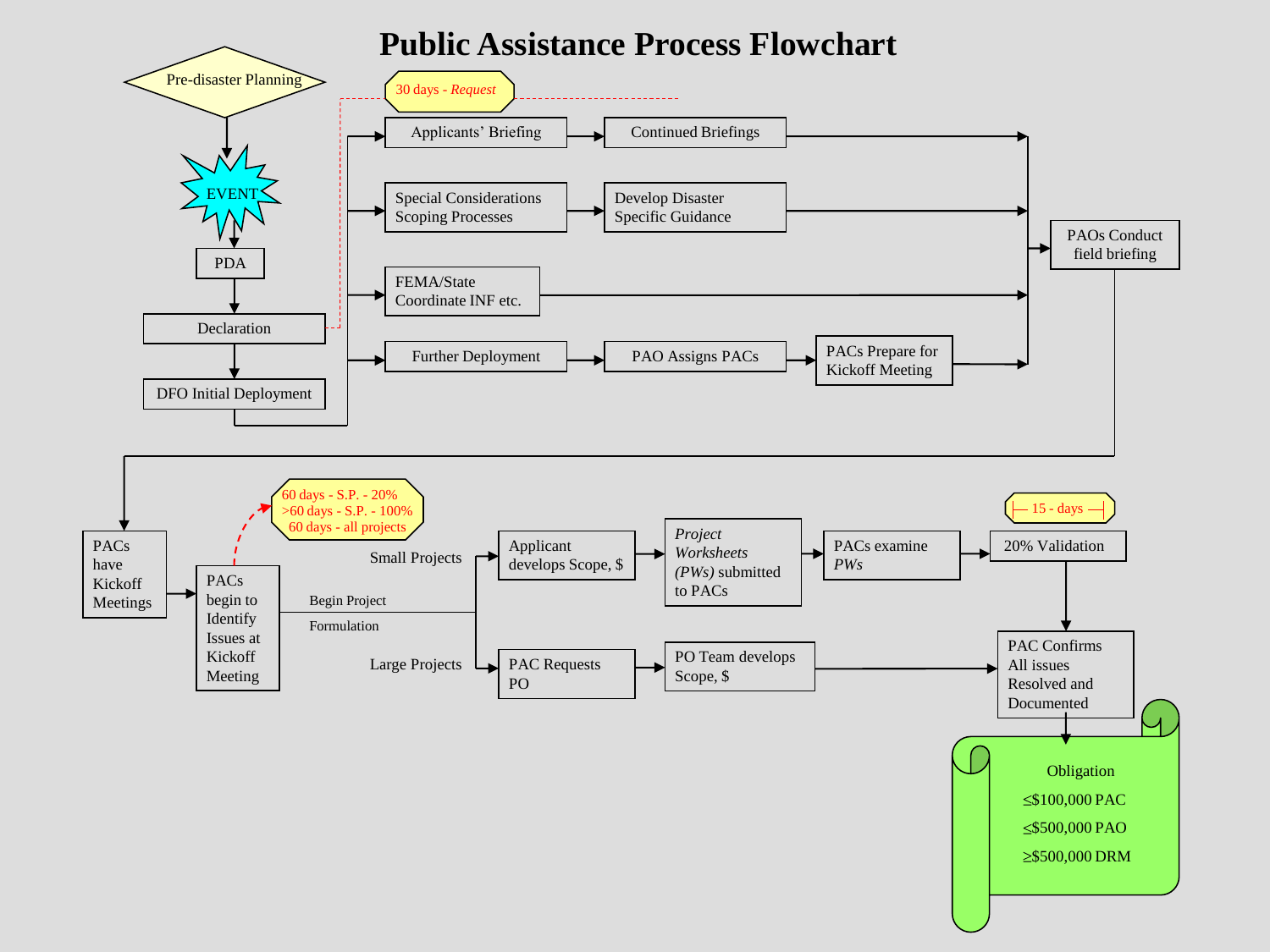Governing Documents **Statute (Law) Regulations Policy**

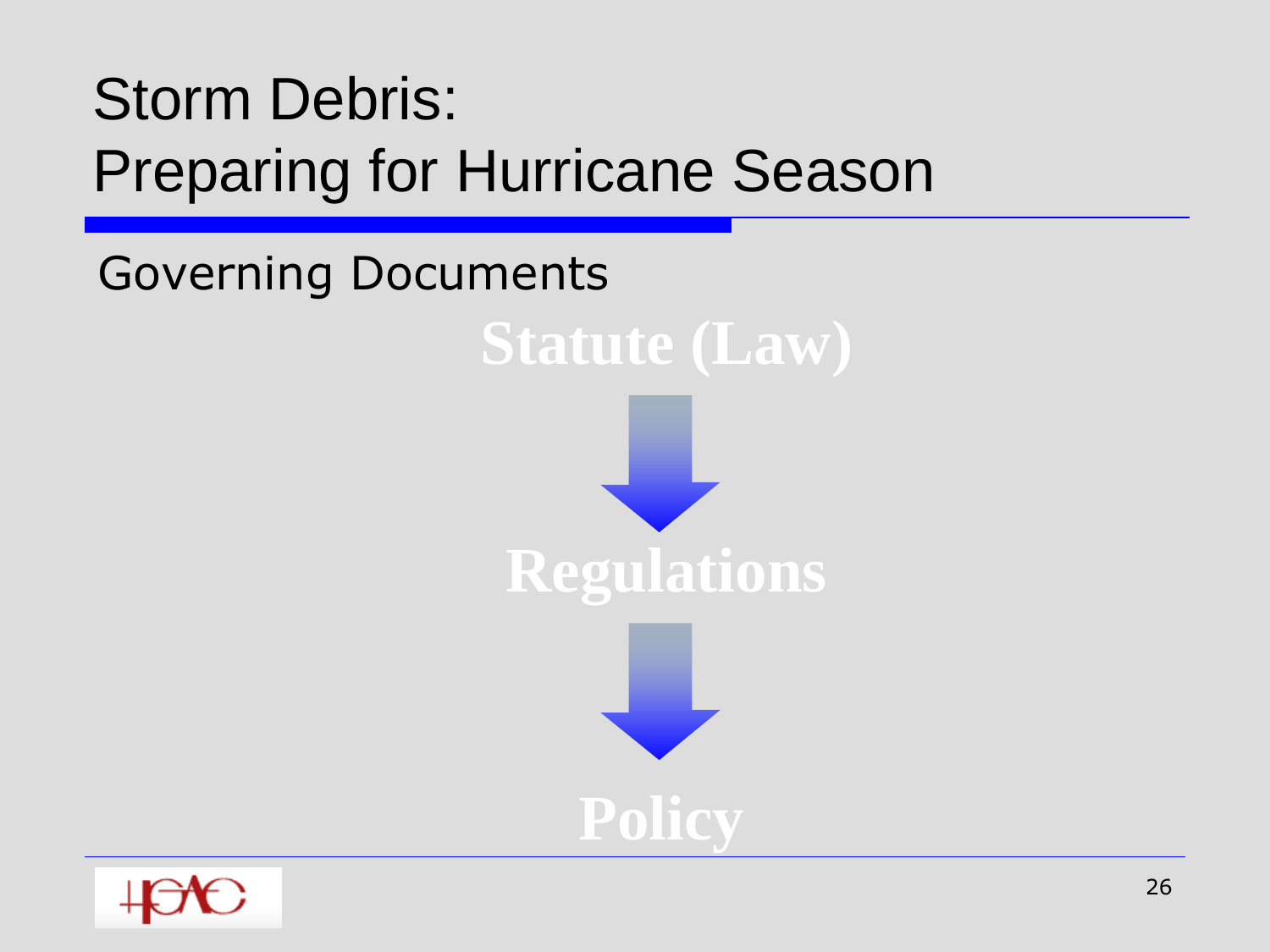Statute: The Stafford Act

□ Authorizes the PA Program:

- Gives FEMA authority to provide assistance
- Defines basic program criteria and eligibility
- **Authorizes FEMA to publish regulations**

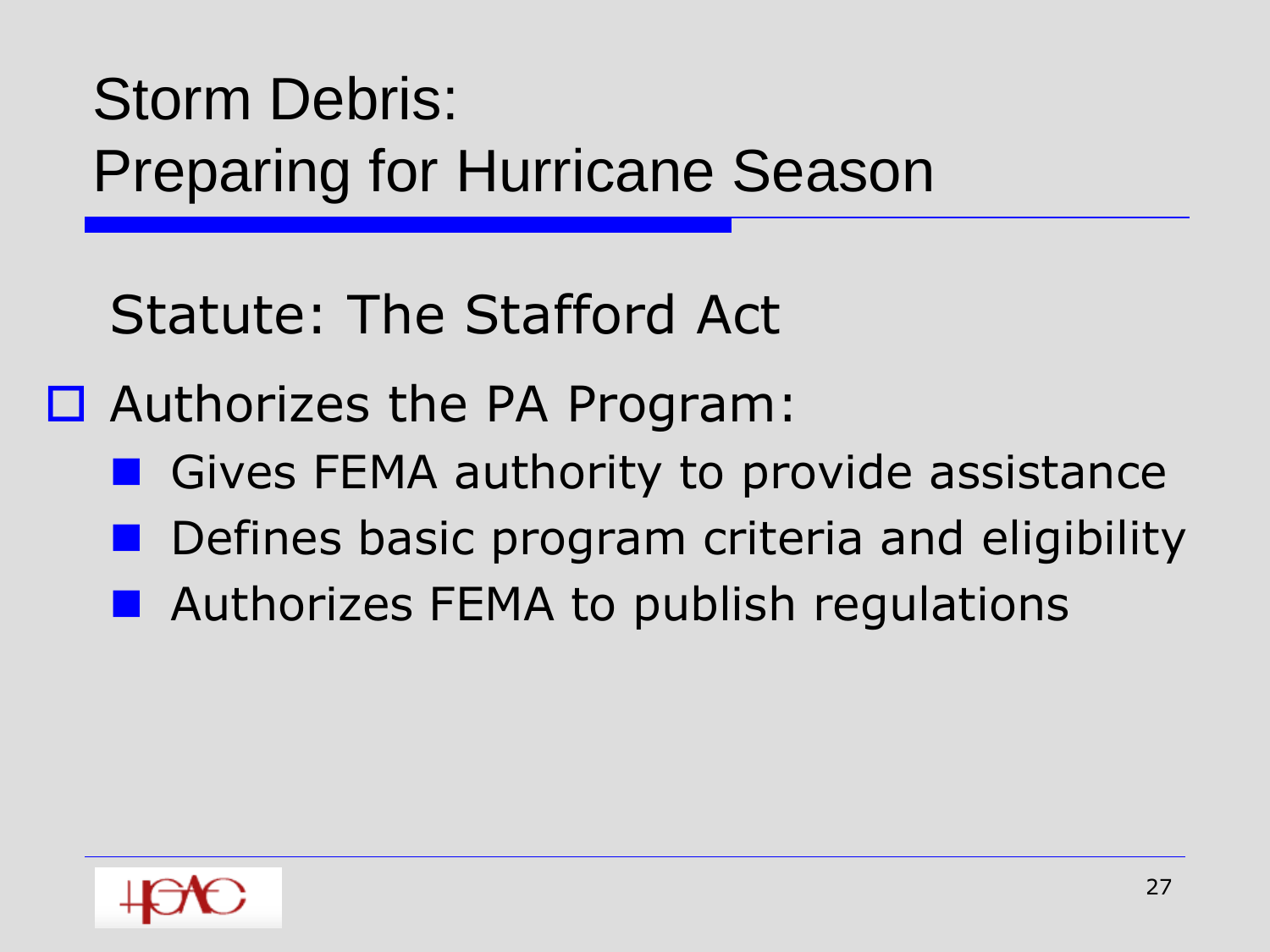- Statute: The Stafford Act (continued)
- □ Provisions *cannot* be changed by FEMA
- $\square$  Types of assistance:
	- **Public Assistance**
	- **Individual Assistance**
	- Hazard Mitigation (404-State Program)

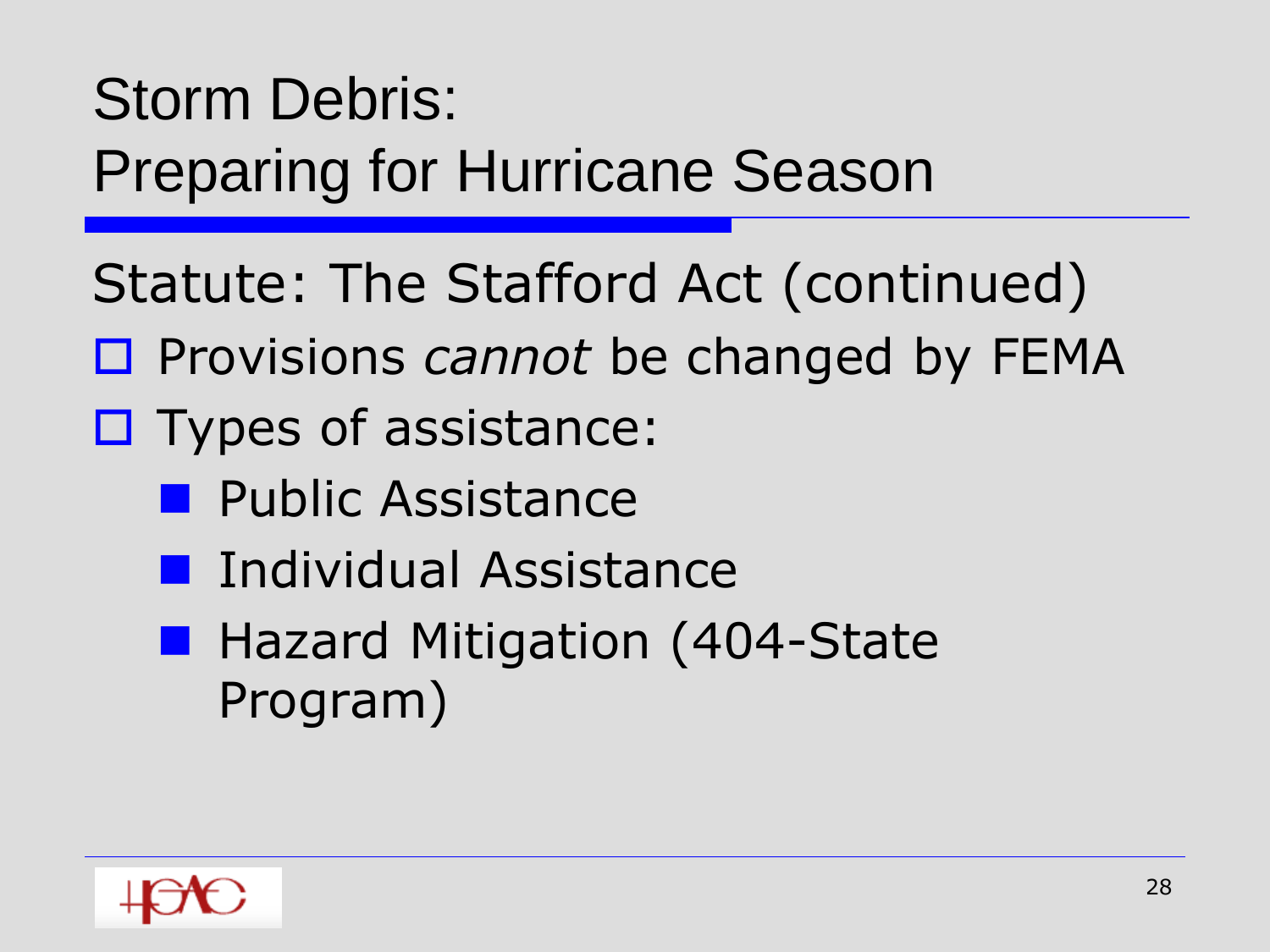# Storm Debris:

Preparing for Hurricane Season

#### Regulations

- $\square$  Rules to implement statute
- $\Box$  Based on interpretation of statute
- $\Box$  Formal publication and comment process
- $\Box$  Have the same effect as law
- $\Box$  May be changed by FEMA
- □ PA Program: 44 CFR, Part 206

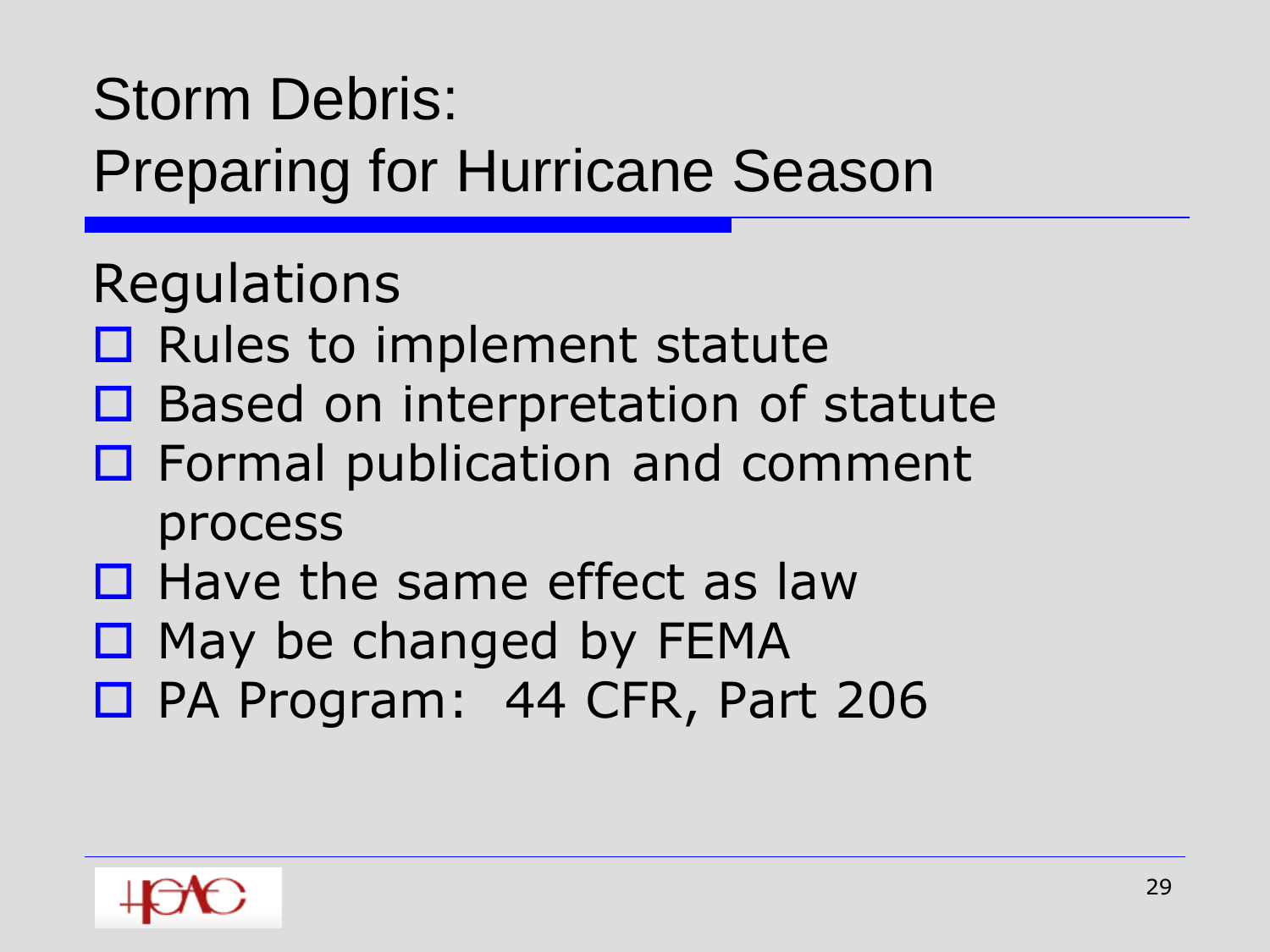#### Other Applicable Regulations 44 CFR:

- **Part 9: Floodplain management**
- **Part 10: Environmental compliance**
- Part 13: Grants administration
- **Parts 59-70: National Flood Insurance** Program
- □ 36 CFR Part 800: Historic preservation

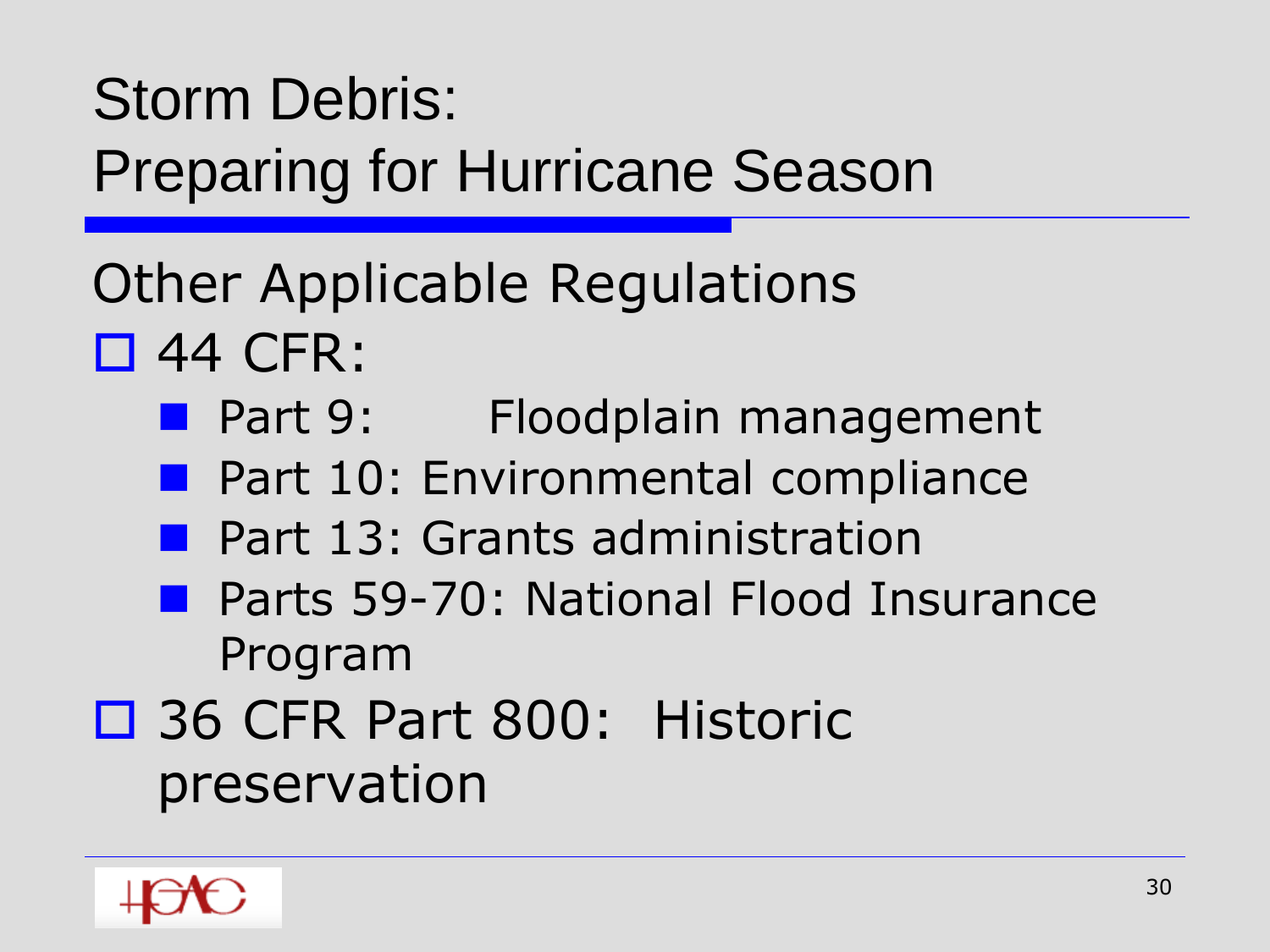Policies

- □ Issued by FEMA Headquarters
- $\Box$  Apply law/regulations to specific situations
- $\Box$  May be:
	- Subject-specific: 9580.4 Debris Operations – Clarification: Emergency Contracting VS. Emergency Work
	- Disaster-specific: 9523.14 Debris Removal from Private Property

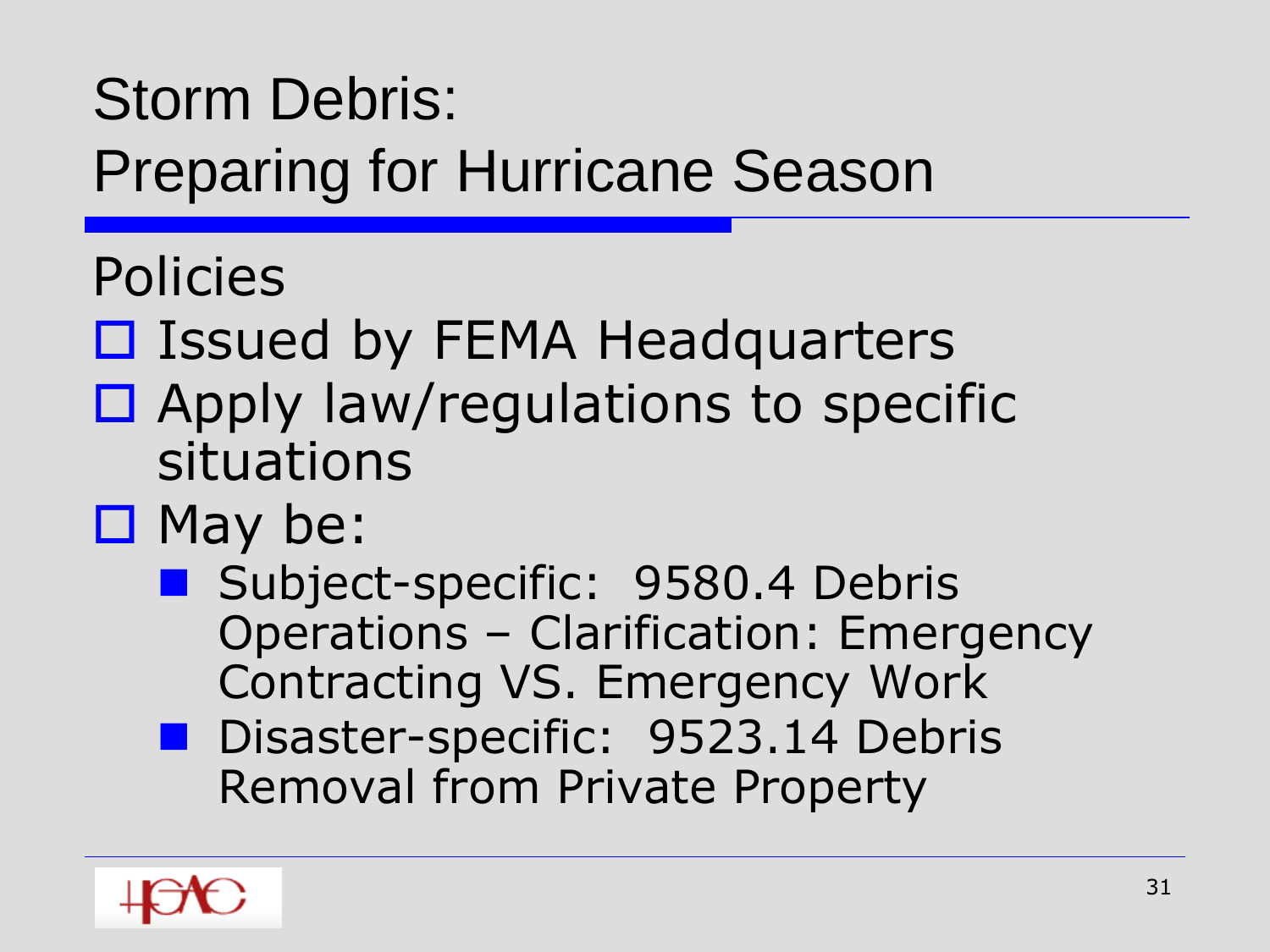Policies: Sources □ Public Assistance Officer: **Disaster-specific policies E** Application of policies *Public Assistance Guide Policy Digest* □ FEMA Website

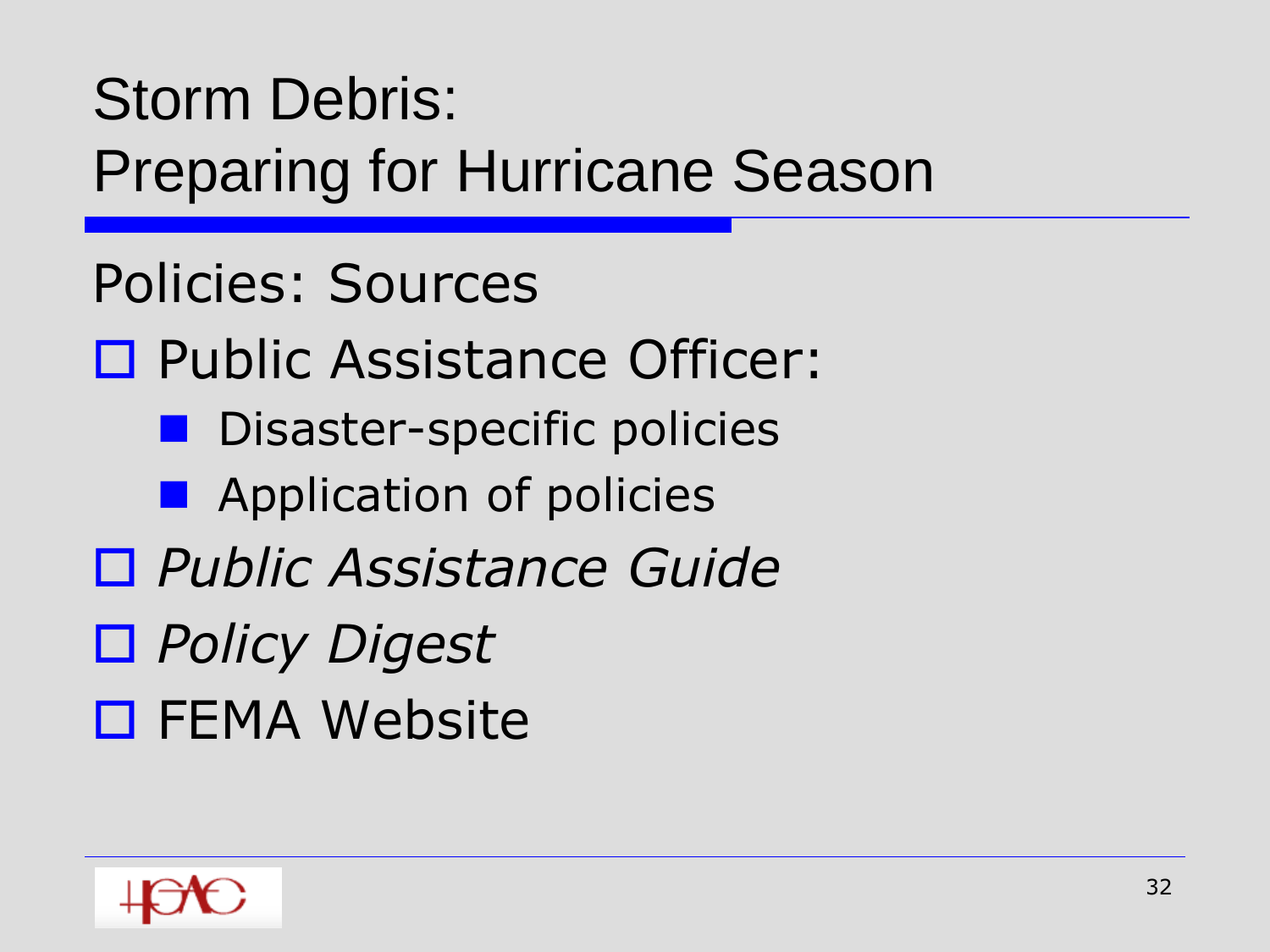

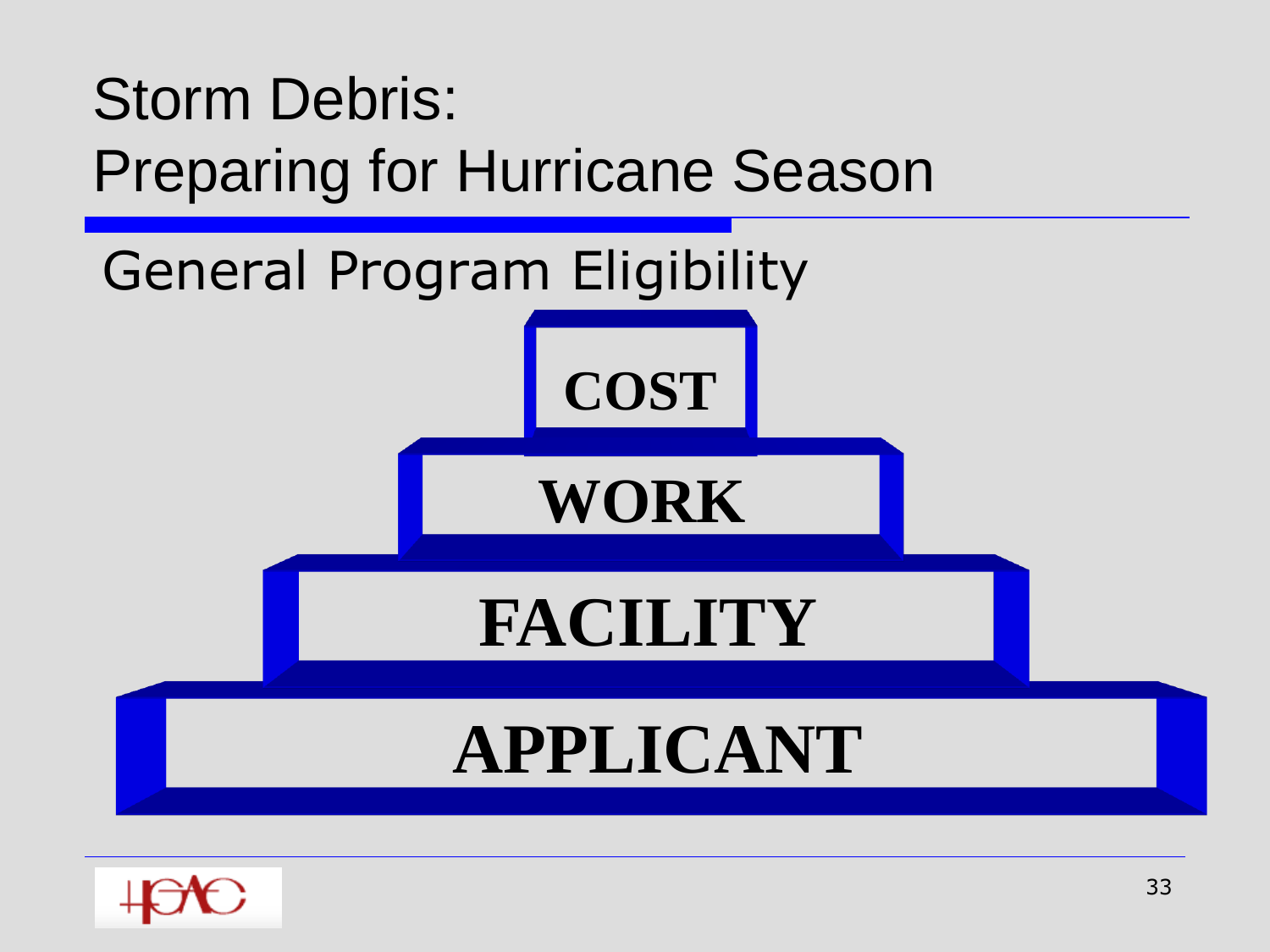Facility

- D Definitions:
- □ Any building, works, system, or equipment
- □ Any improved and maintained natural feature

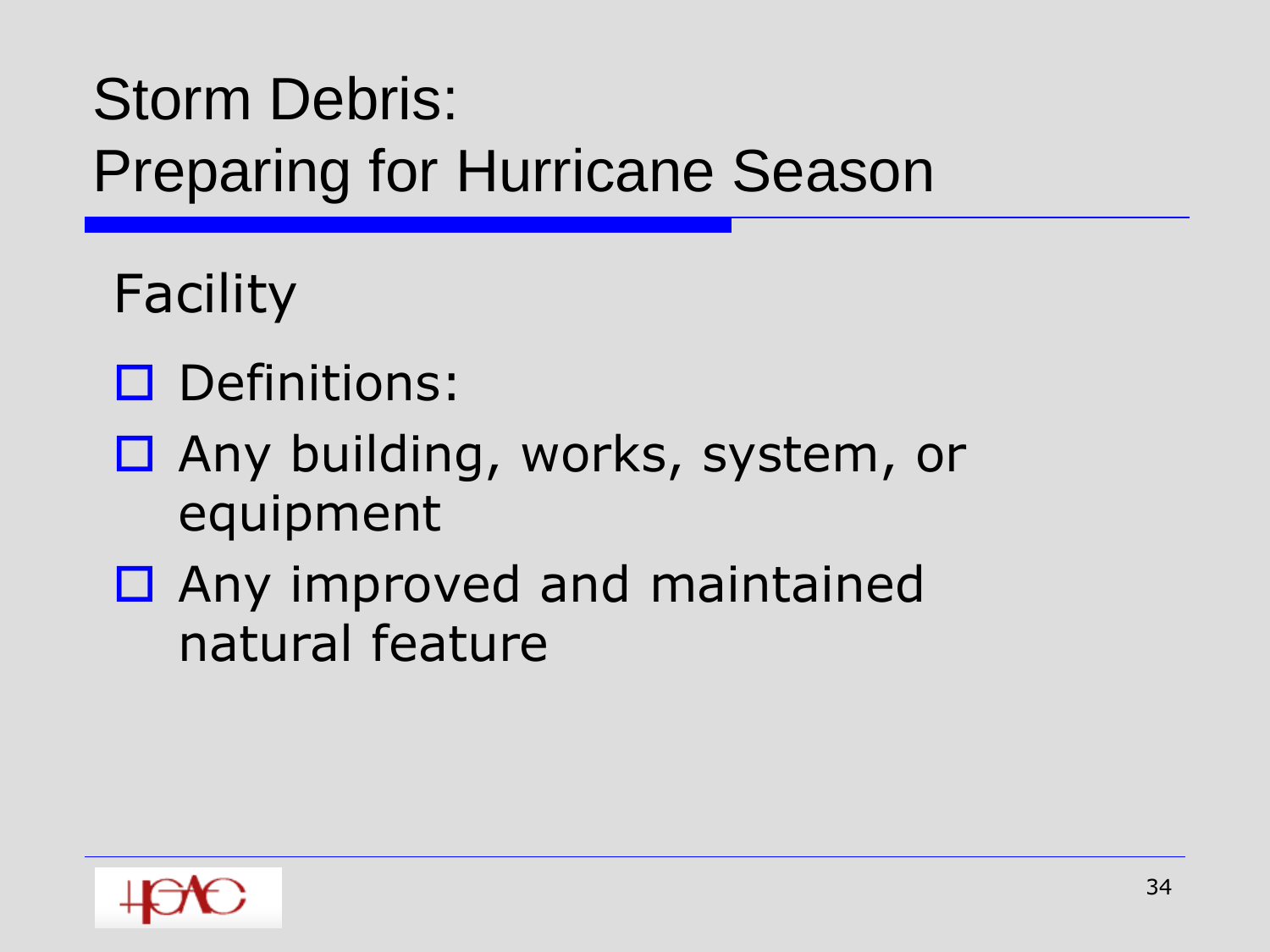- Work General Eligibility Criteria:
- D Direct result of disaster
- **D** Located in disaster area
- $\Box$  Legal responsibility of an eligible applicant

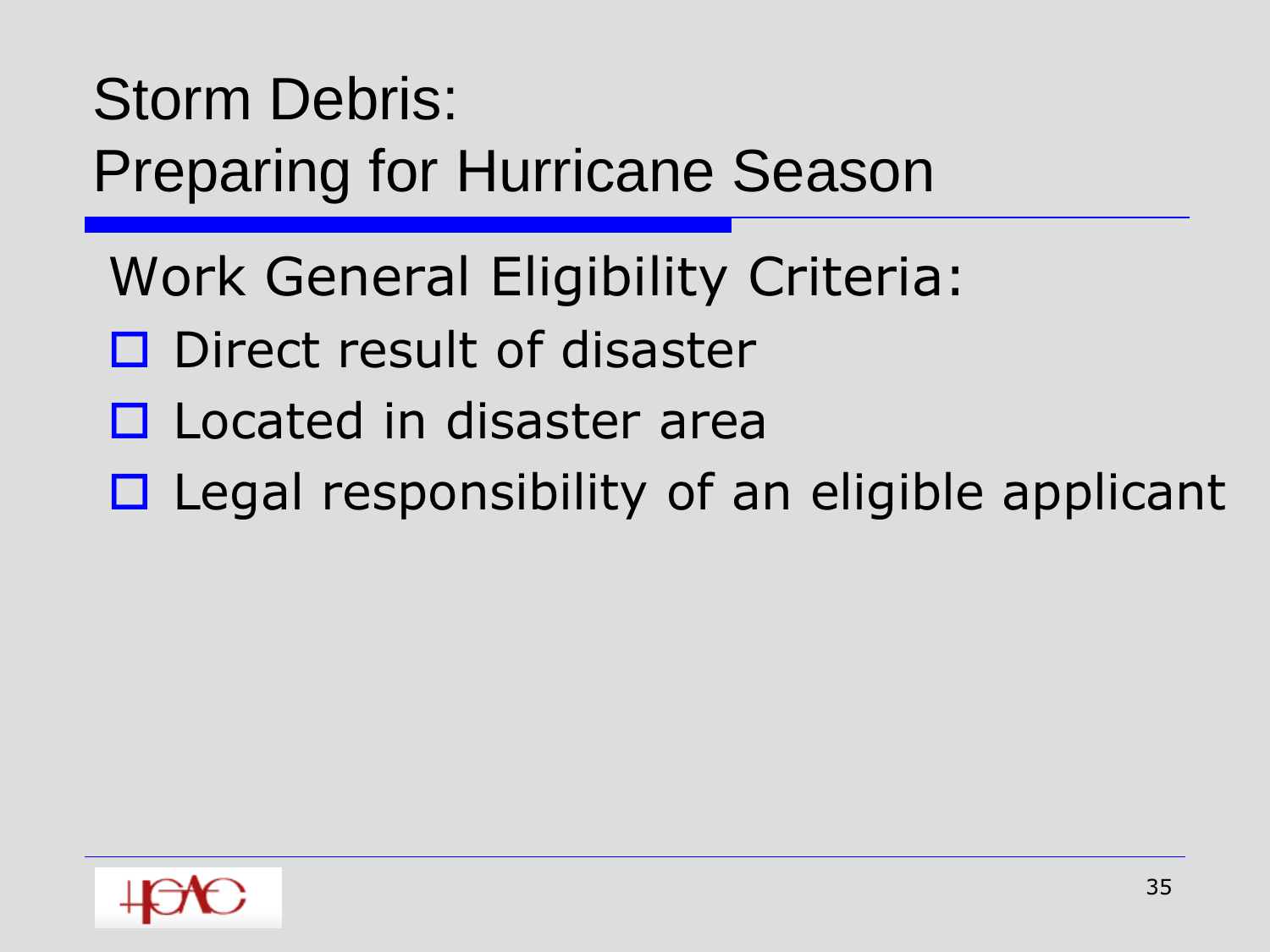Cost To be eligible, costs must:

 $\Box$  Be reasonable and necessary  $\Box$  Comply with standards for procurement  $\square$  Exclude credits

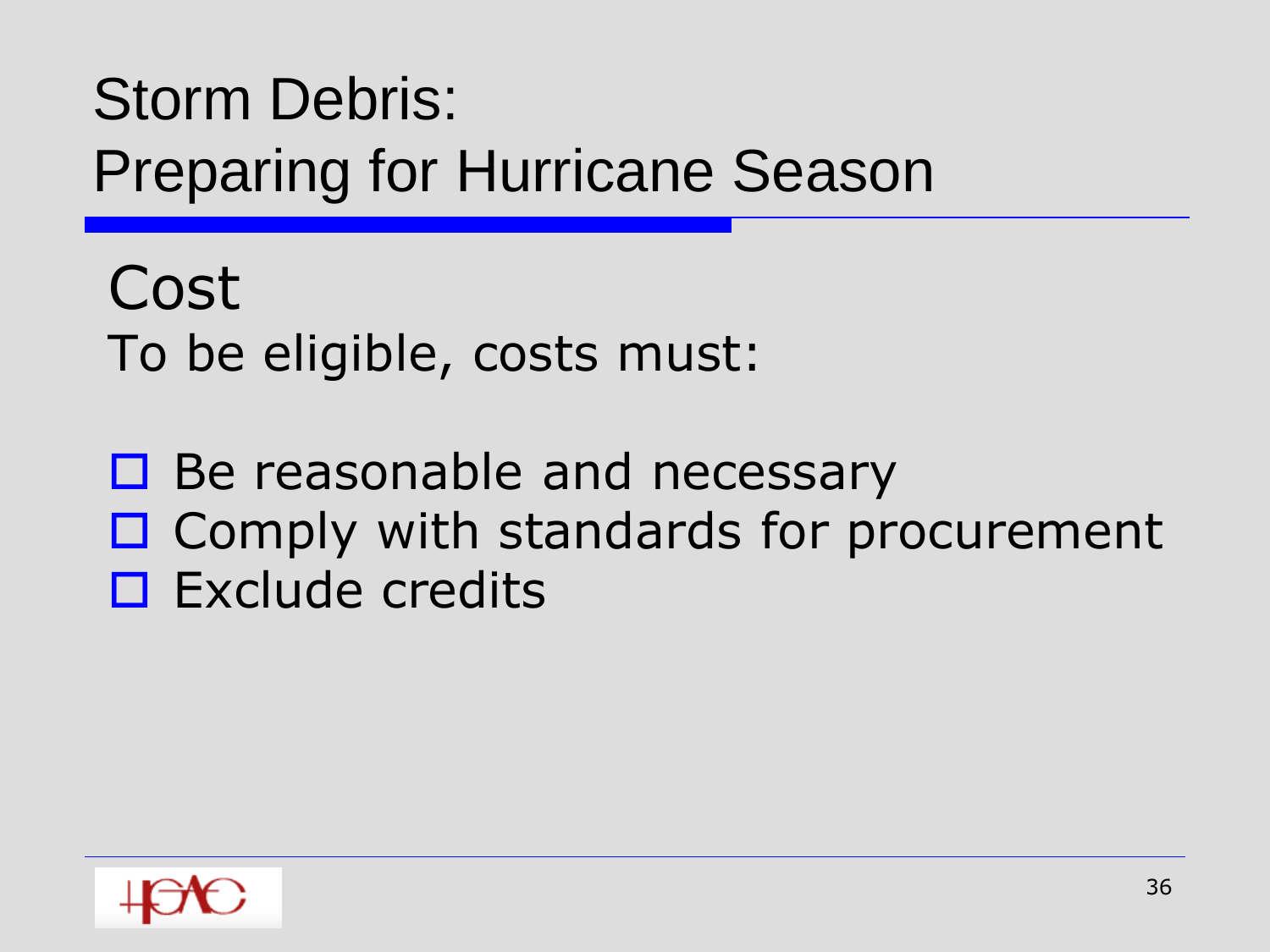- Direct Costs:
- $\Box$  Labor
- $\square$  Equipment
- $\square$  Materials
- □ Contract Costs

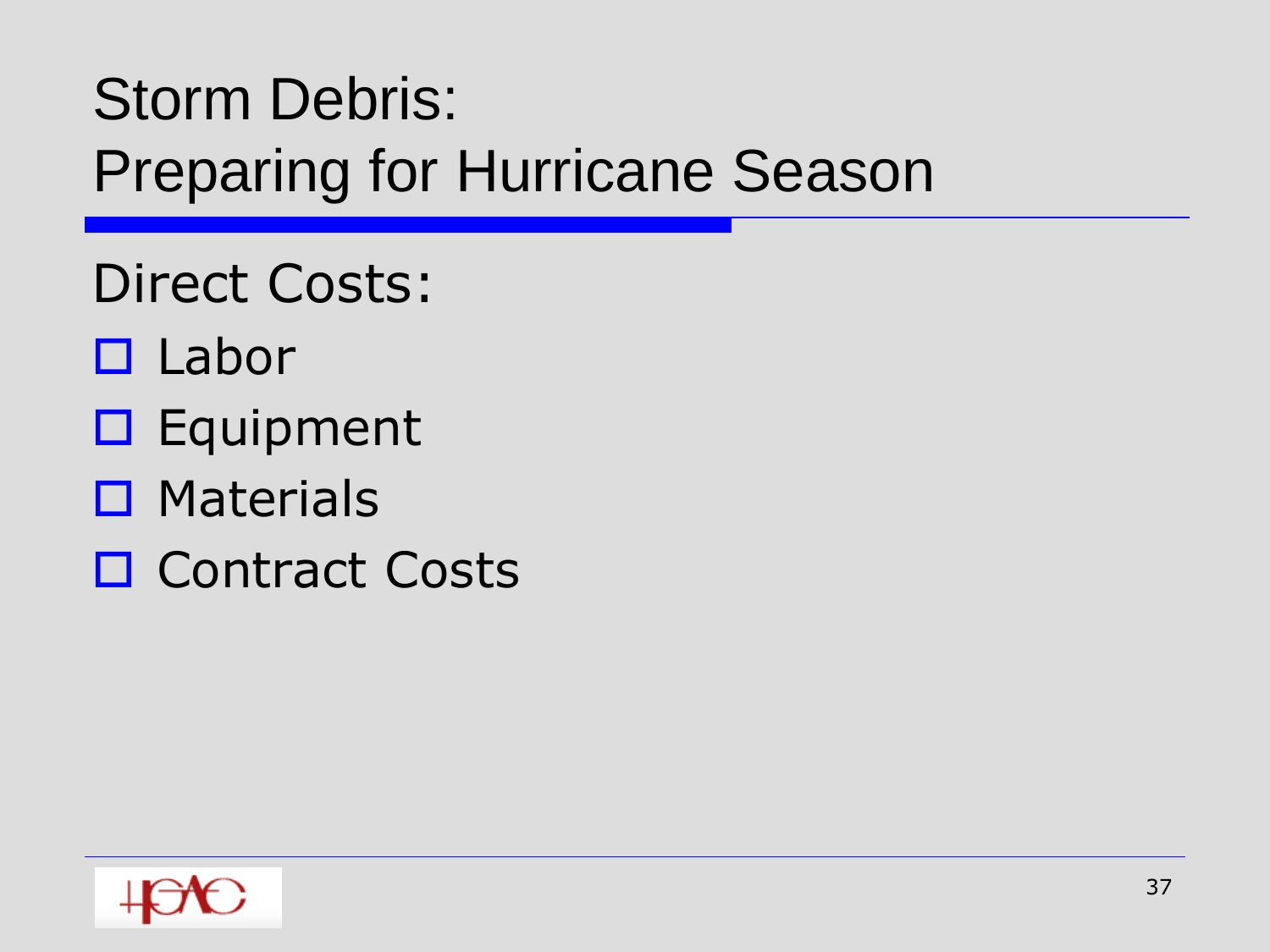Administrative Allowance: Applicant

- □ Cost of working with FEMA, State:
	- Requesting, obtaining, administering assistance
	- **Percentage of PA funds**
- □ Indirect costs: not allowed

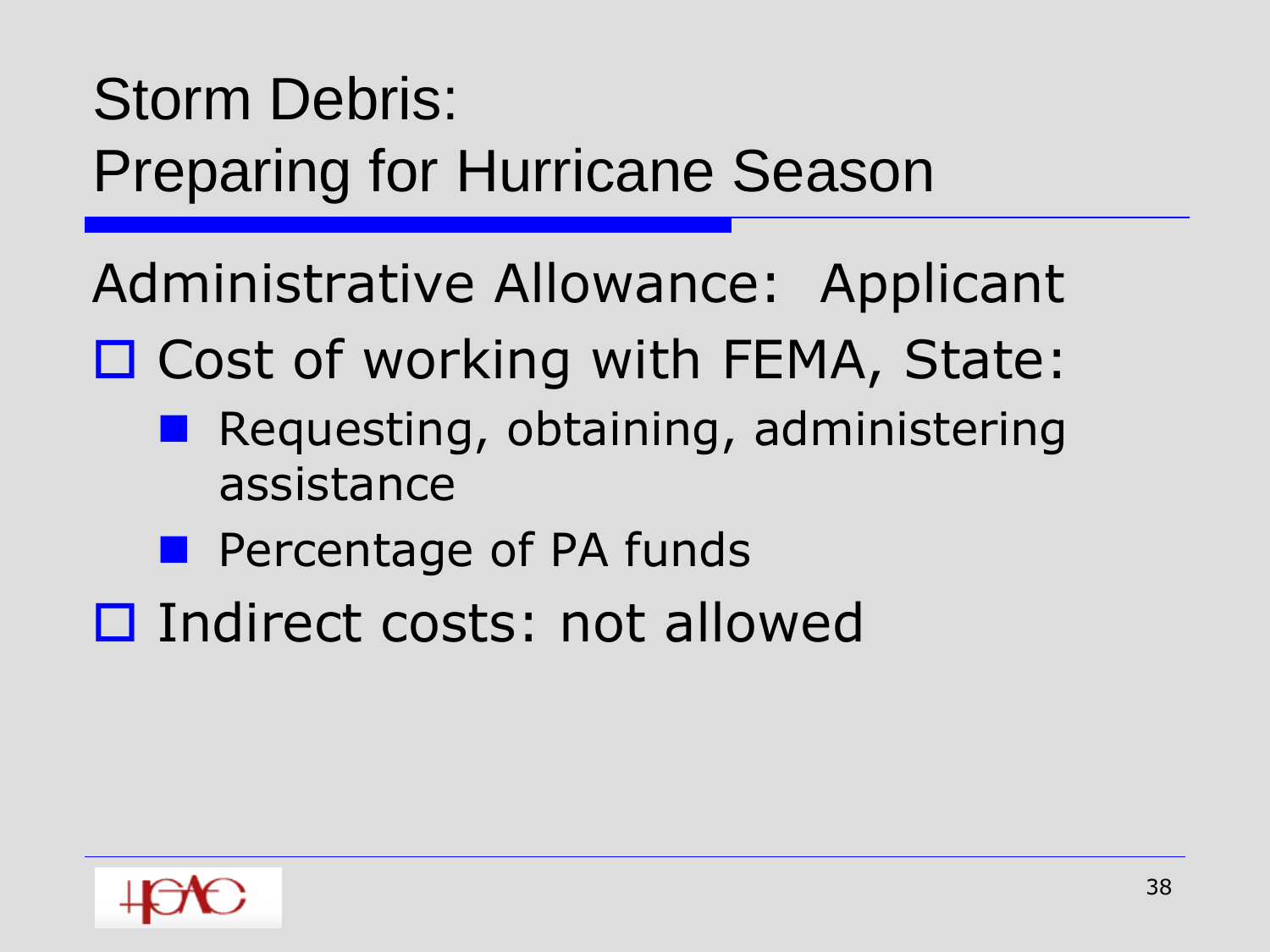Categories of Work

Types of work:

- $\square$  Emergency work
	- Category A: Debris Removal
	- Category B: Emergency Protective **Measures**
- **D** Permanent work

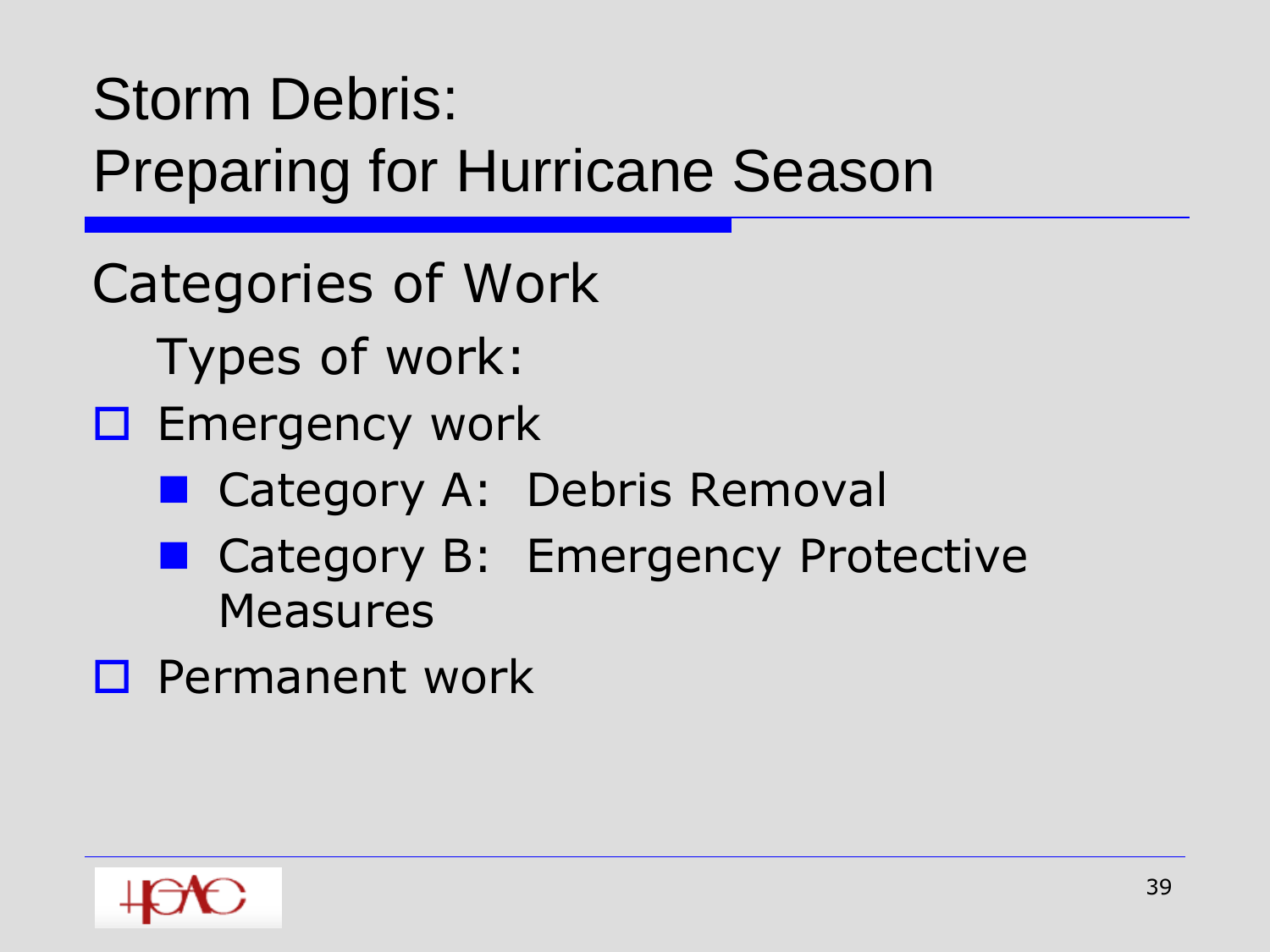Debris Removal must be necessary to:

- $\Box$  Eliminate threat to lives, safety
- $\Box$  Eliminate threat to improved property
- □ Ensure economic recovery to community

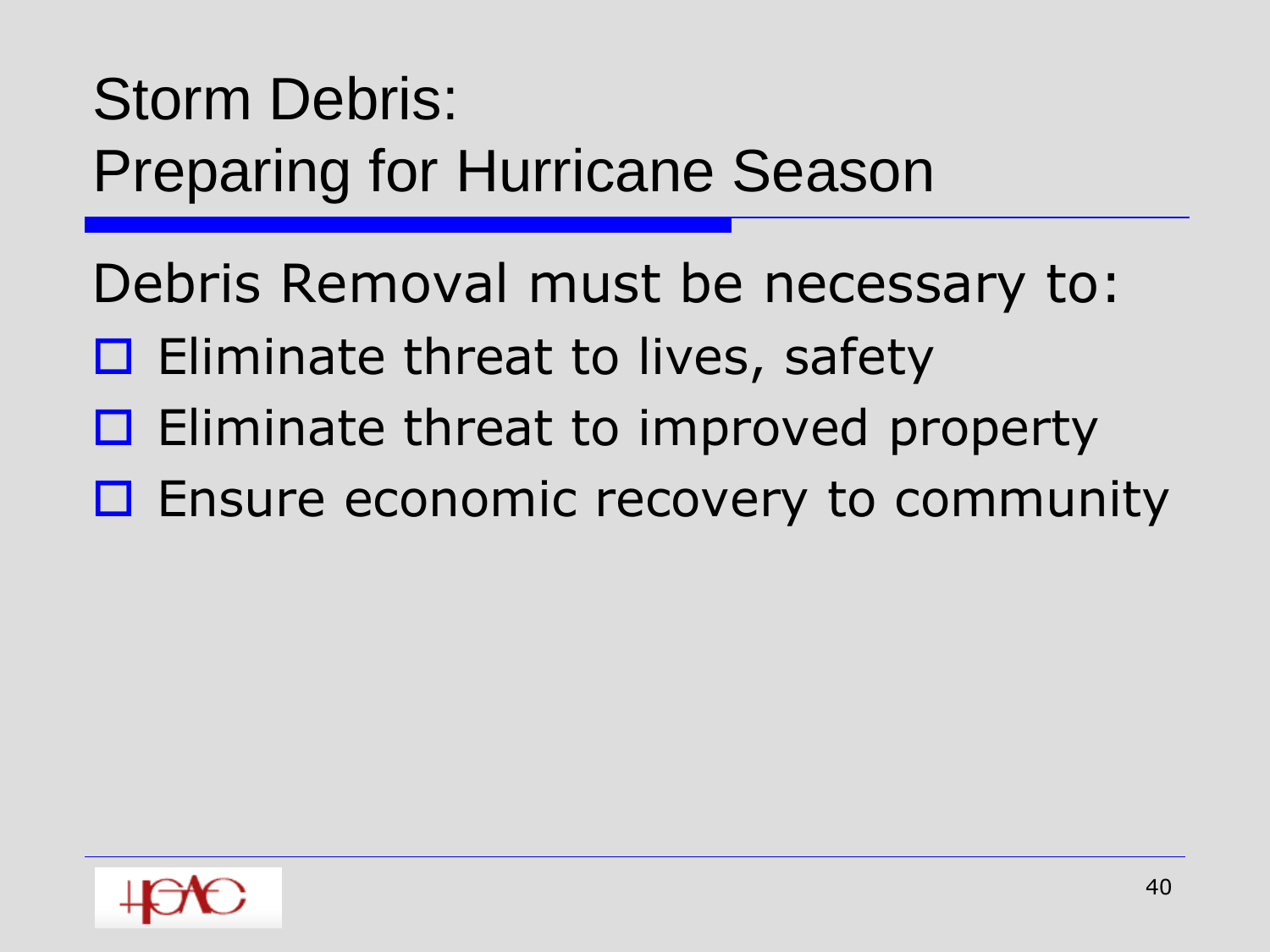- Special Considerations
- □ Floodplain Management
- $\square$  Insurance
- $\Box$  Hazard Mitigation
- $\Box$  Other Federal laws/regulations such as:
	- National Environmental Policy Act
	- National Historic Preservation Act

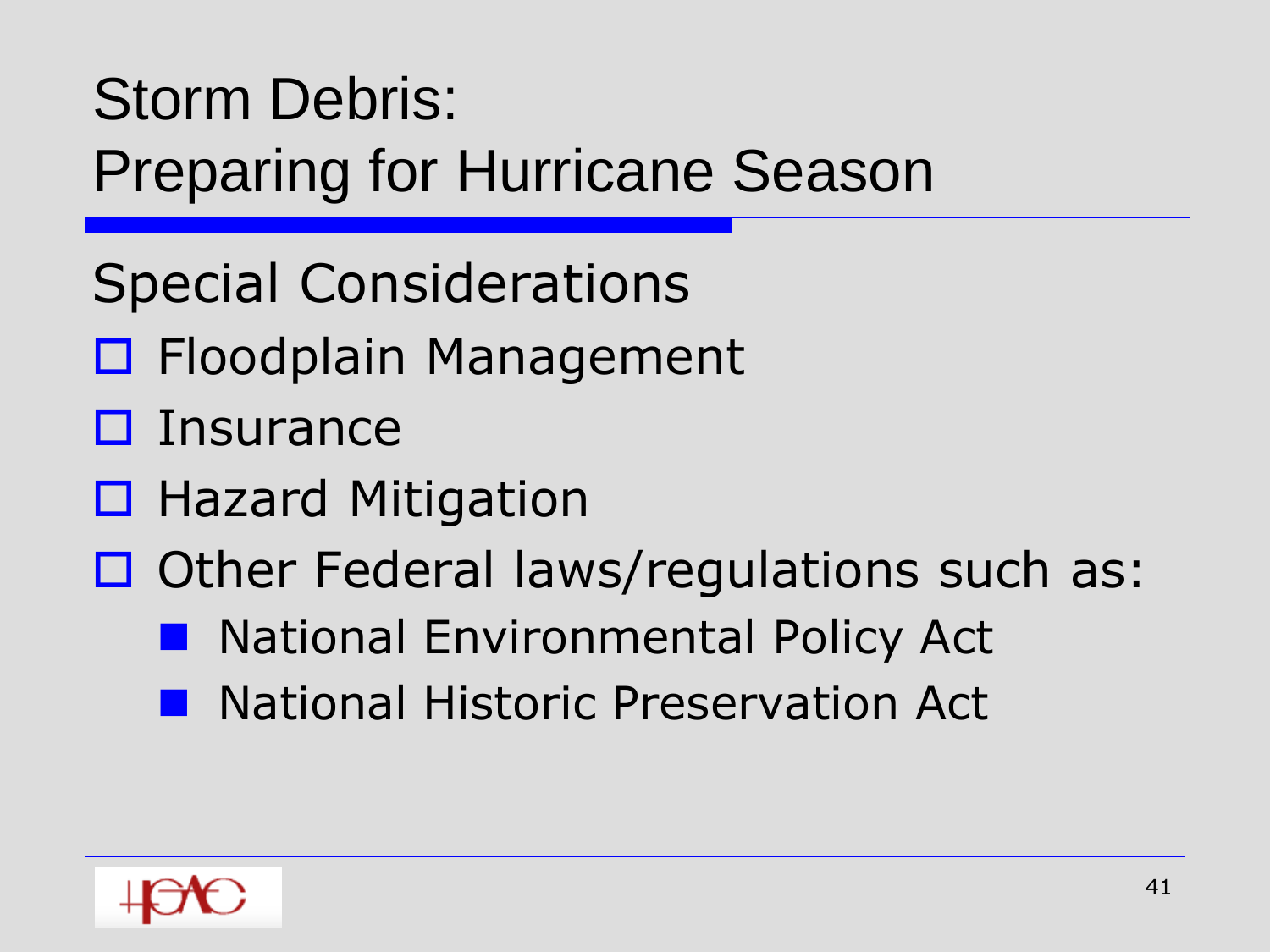Consequences of non-compliance:

- $\Box$  Loss of funding
- $\Box$  Delays in project approval
- $\Box$  Legal action
- $\square$  Loss of opportunity
- $\Box$  Negative publicity

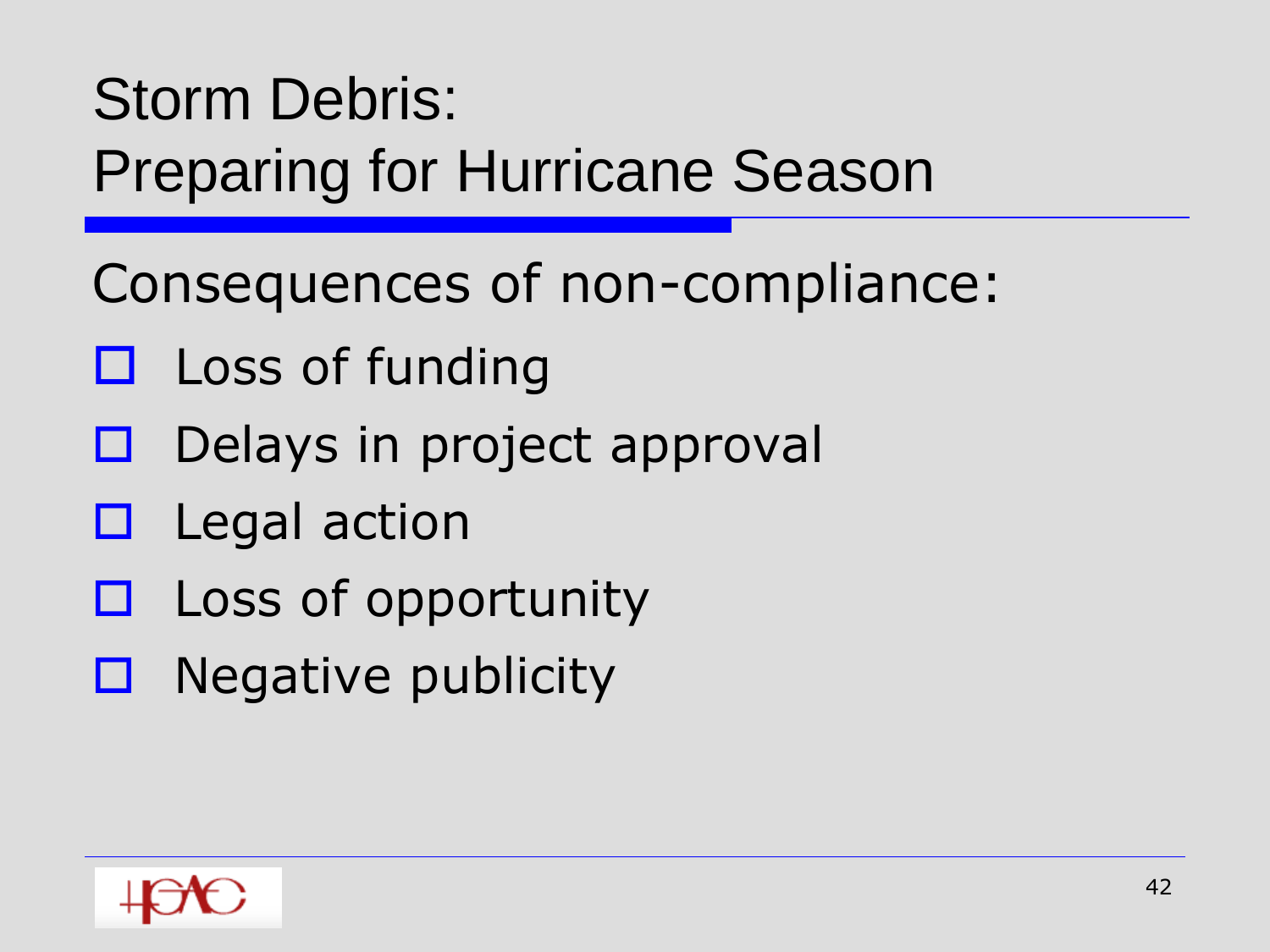Damage Description and Scope of Work Must include:

- **Project location**
- **Dimensions of damage**
- Cause and description of damage
- Scope of work

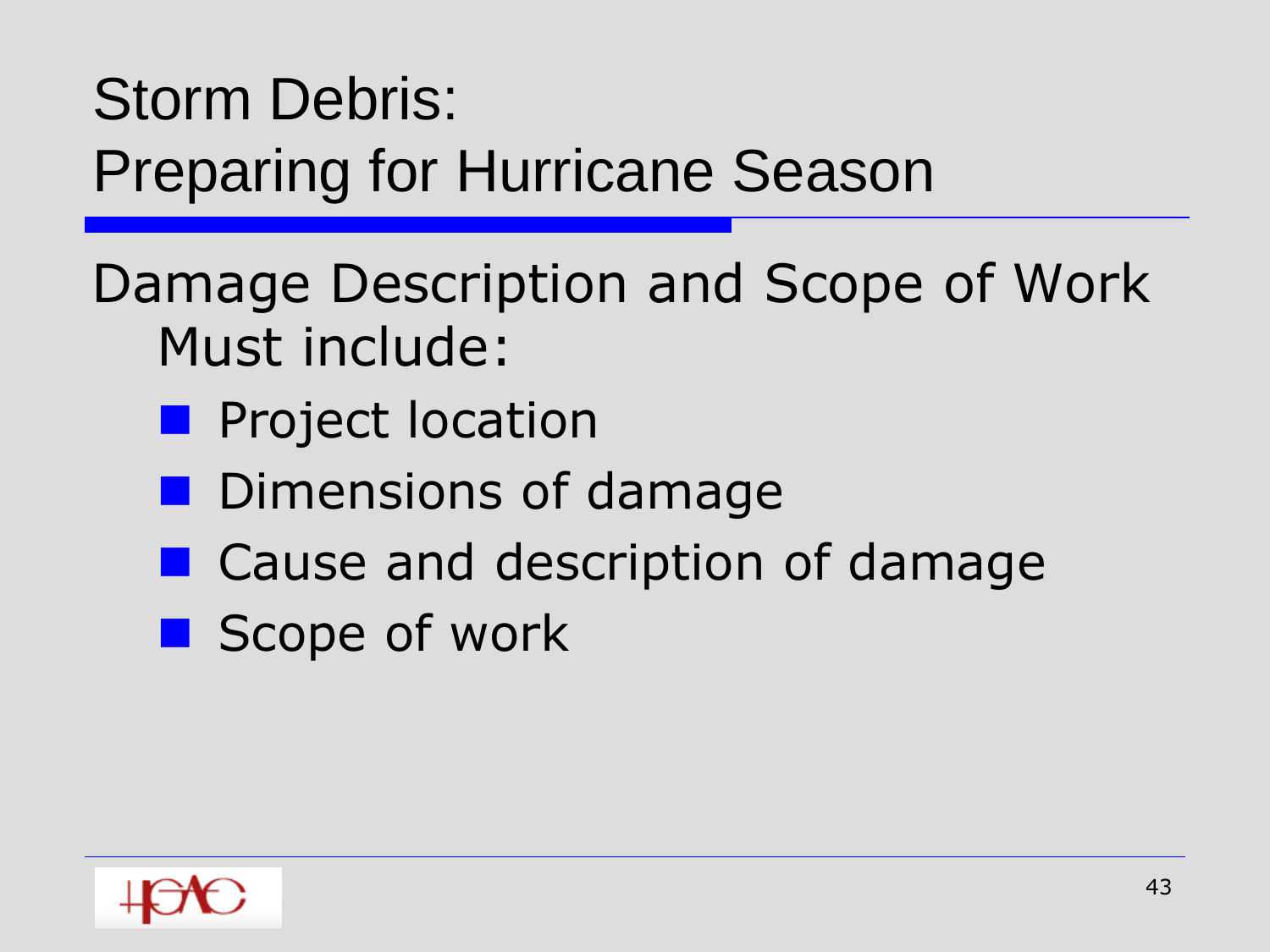- Cost Estimates Work Complete
- $\square$  Use actual costs
- $\square$  Project cost based on:
	- **Time and materials (Force Account)**

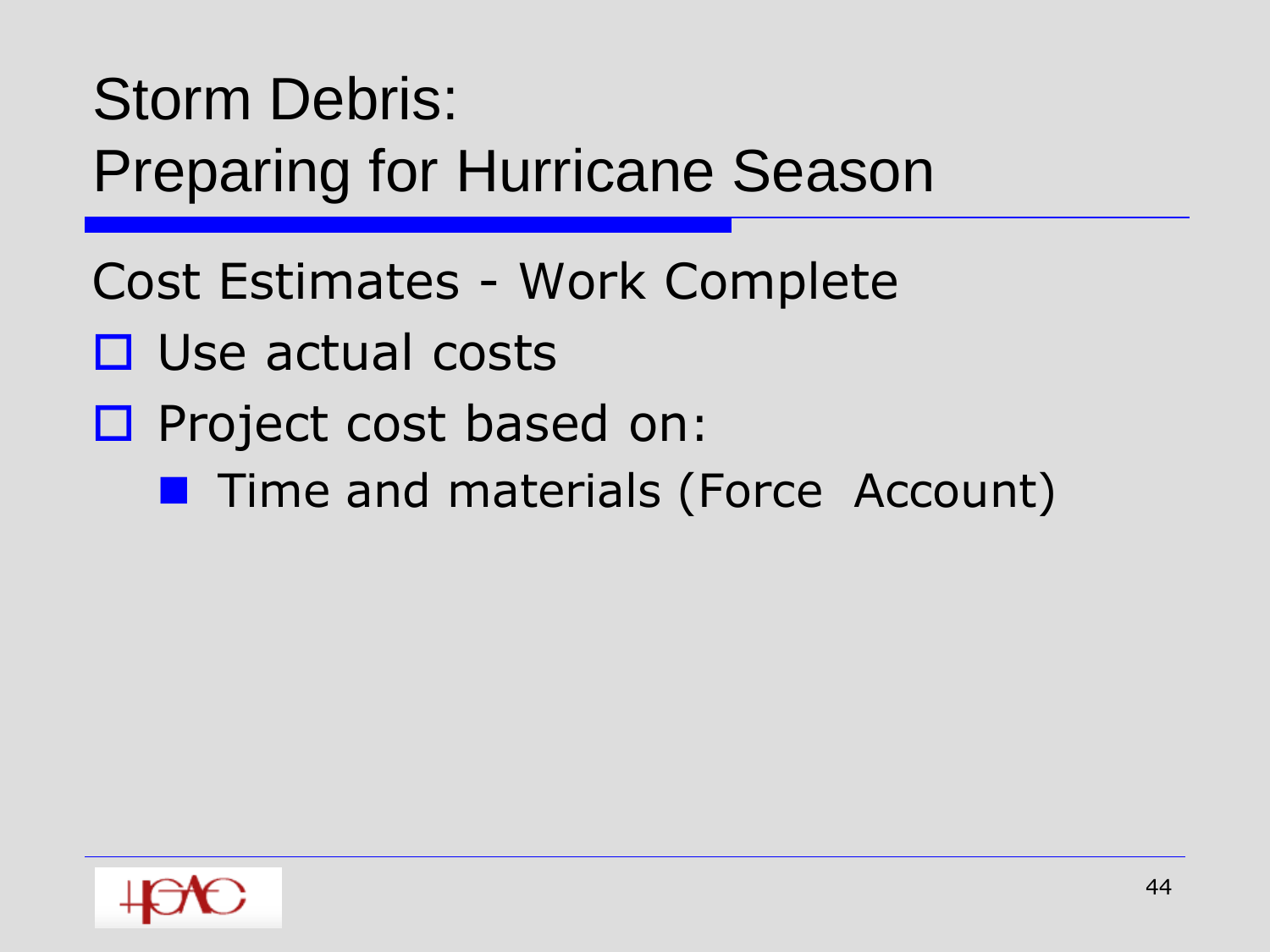#### Cost Estimates - Work Complete (continued)

- Contract costs:
	- □ Contract Time and Materials (70 hrs)
	- □ Unit Price
	- □ Lump Sum

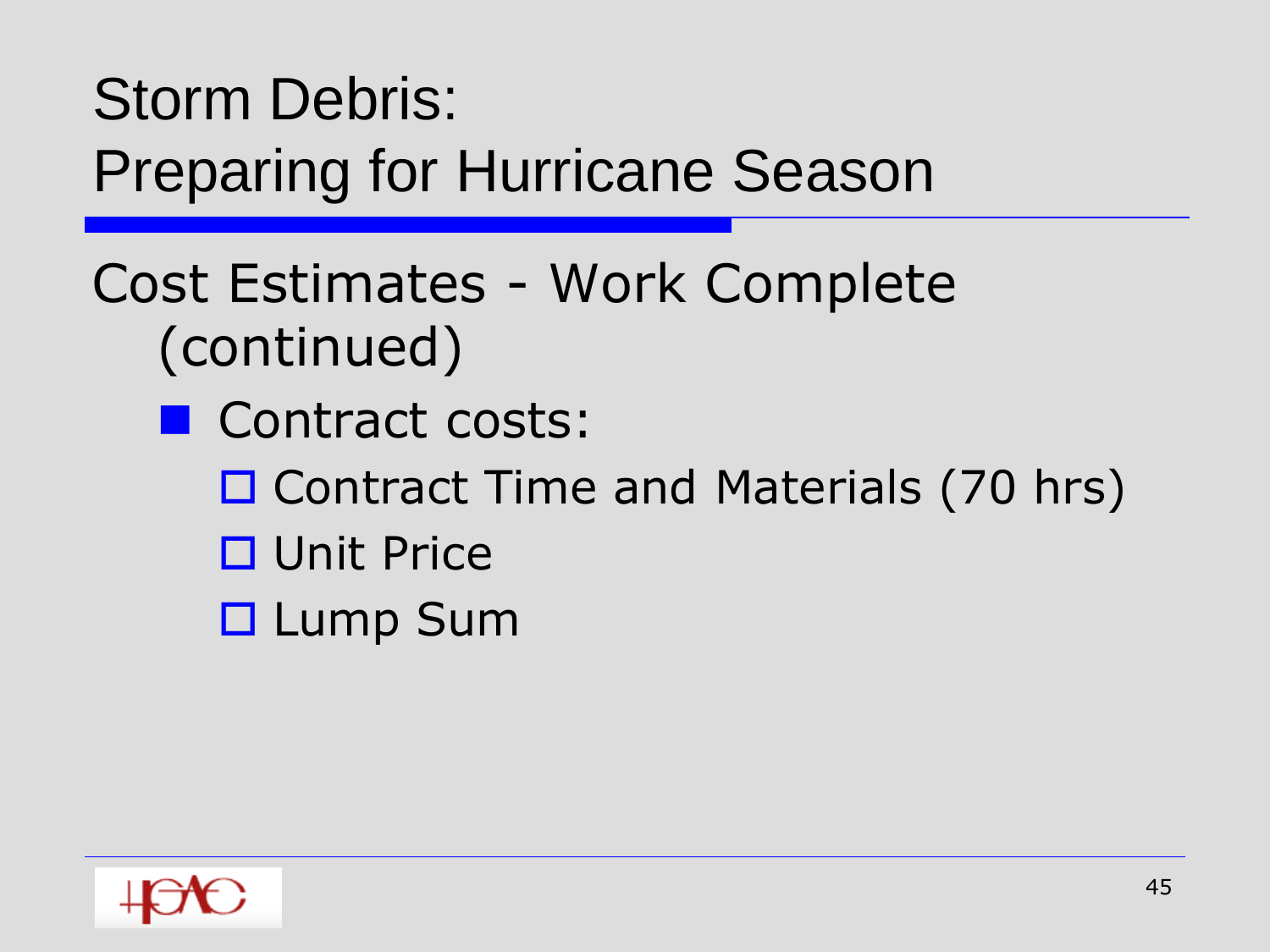- Cost Estimates Work to be Completed (continued)
- □ Use estimate
- $\Box$  Develop estimate with unit costs
- $\Box$  Use contract value if available

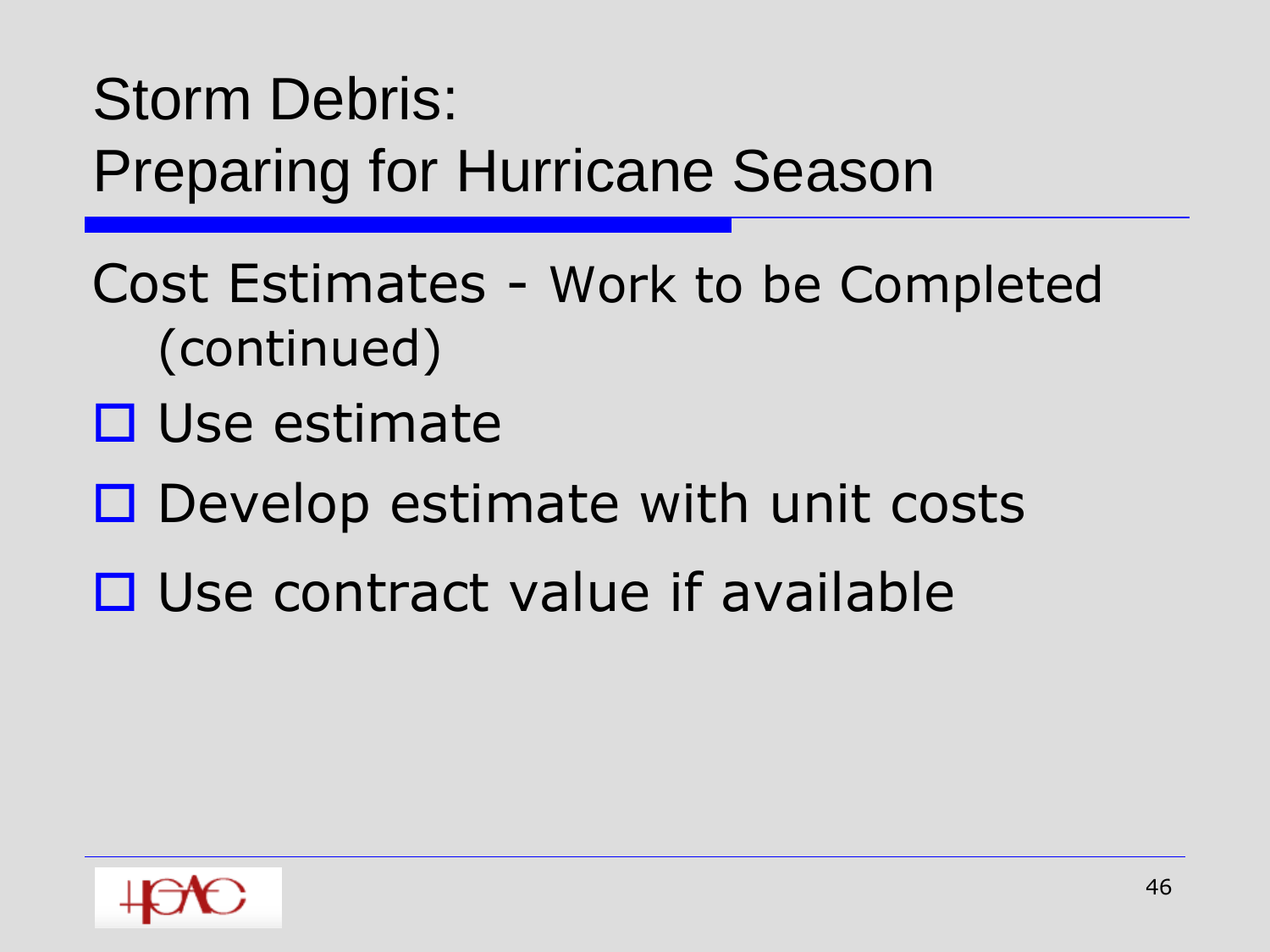After Action

- □ Maintain files 3-years after close-out
- □ Develop After Action Report for files
	- **Lessons Learned**

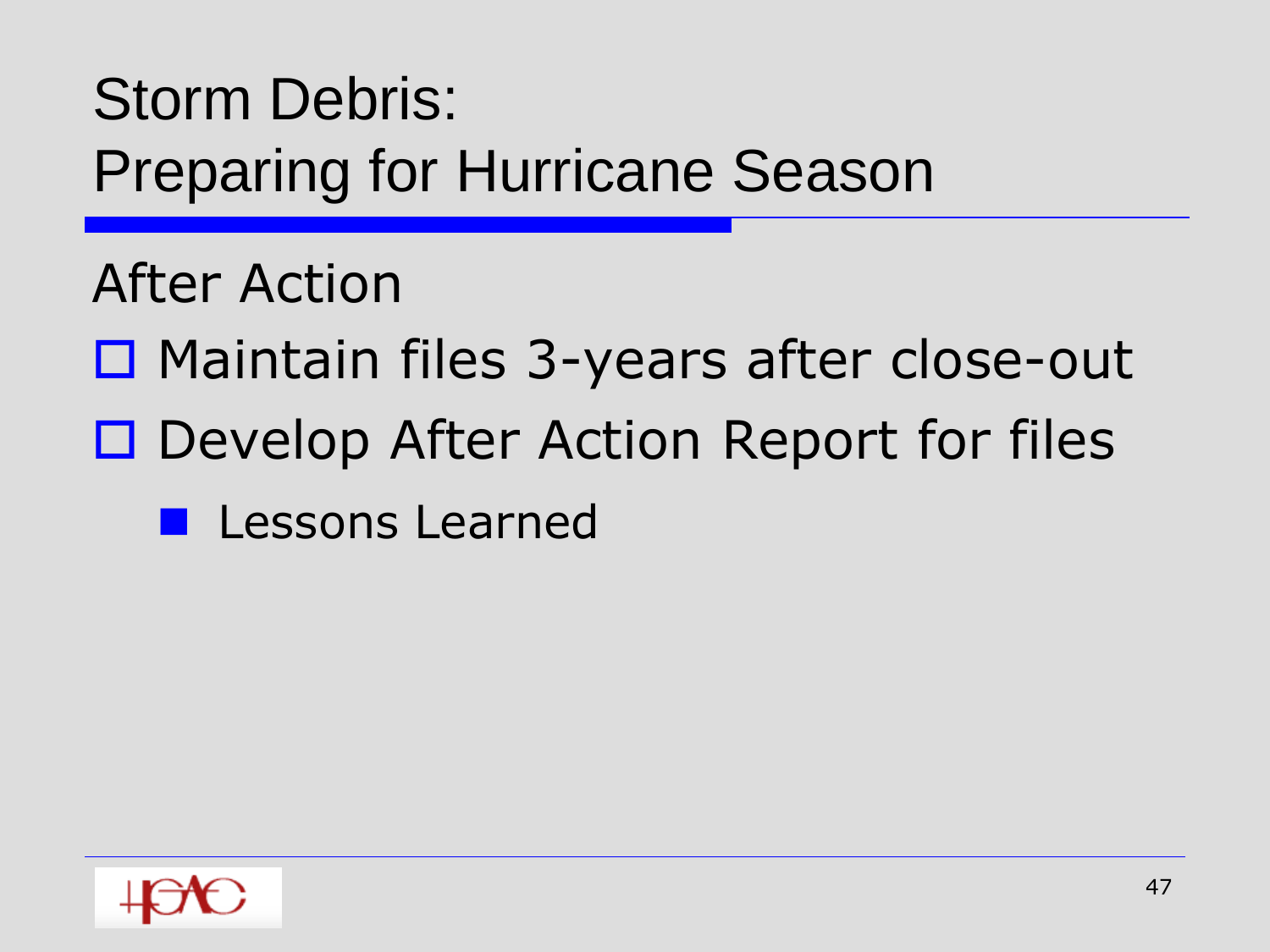Start preparing for next time! National Oceanic and Atmospheric Administration data base places Texas at "Very High Risk" with 36 to 60 direct hurricane hits

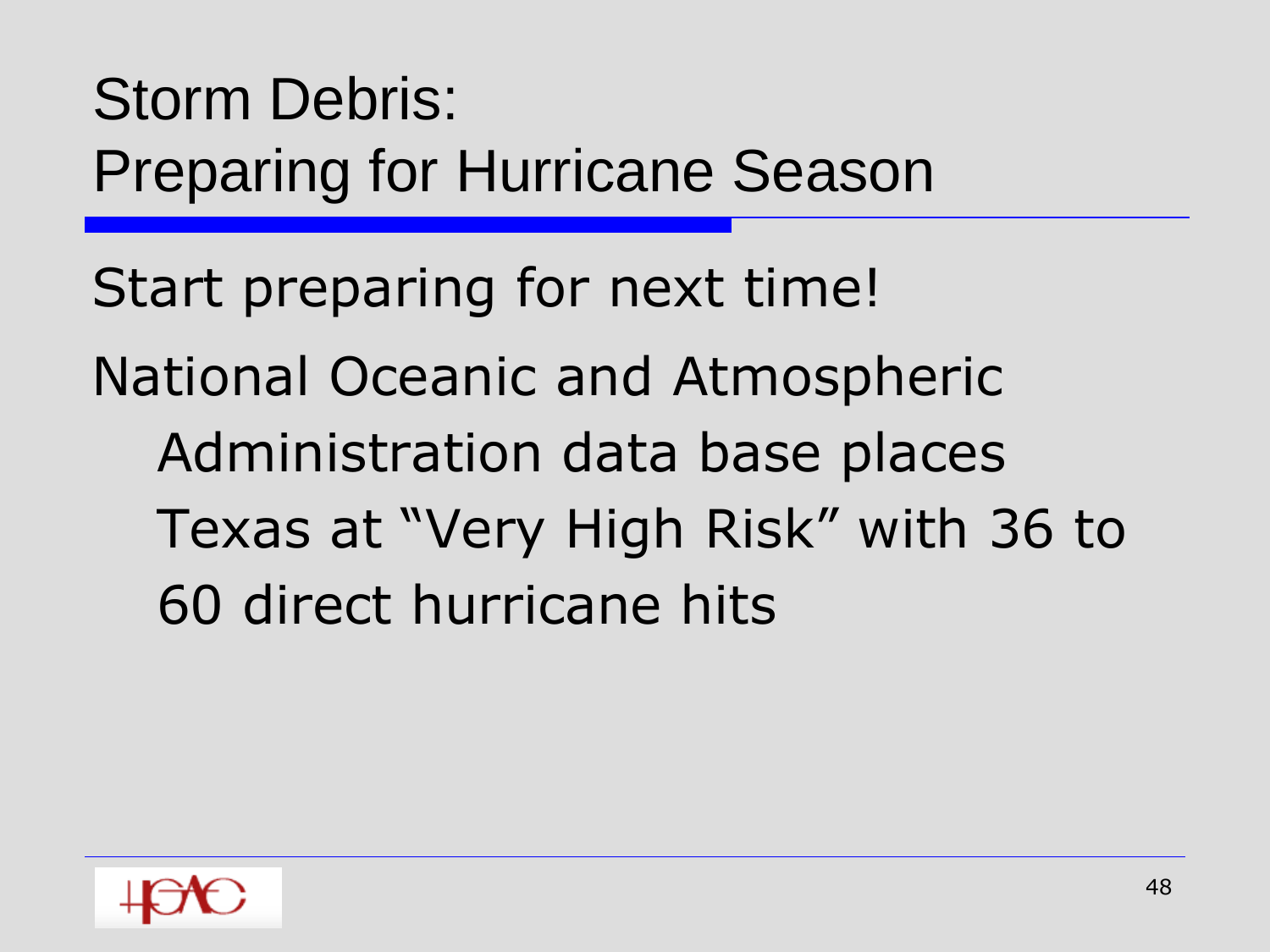# Questions?

# Thank you for your time.